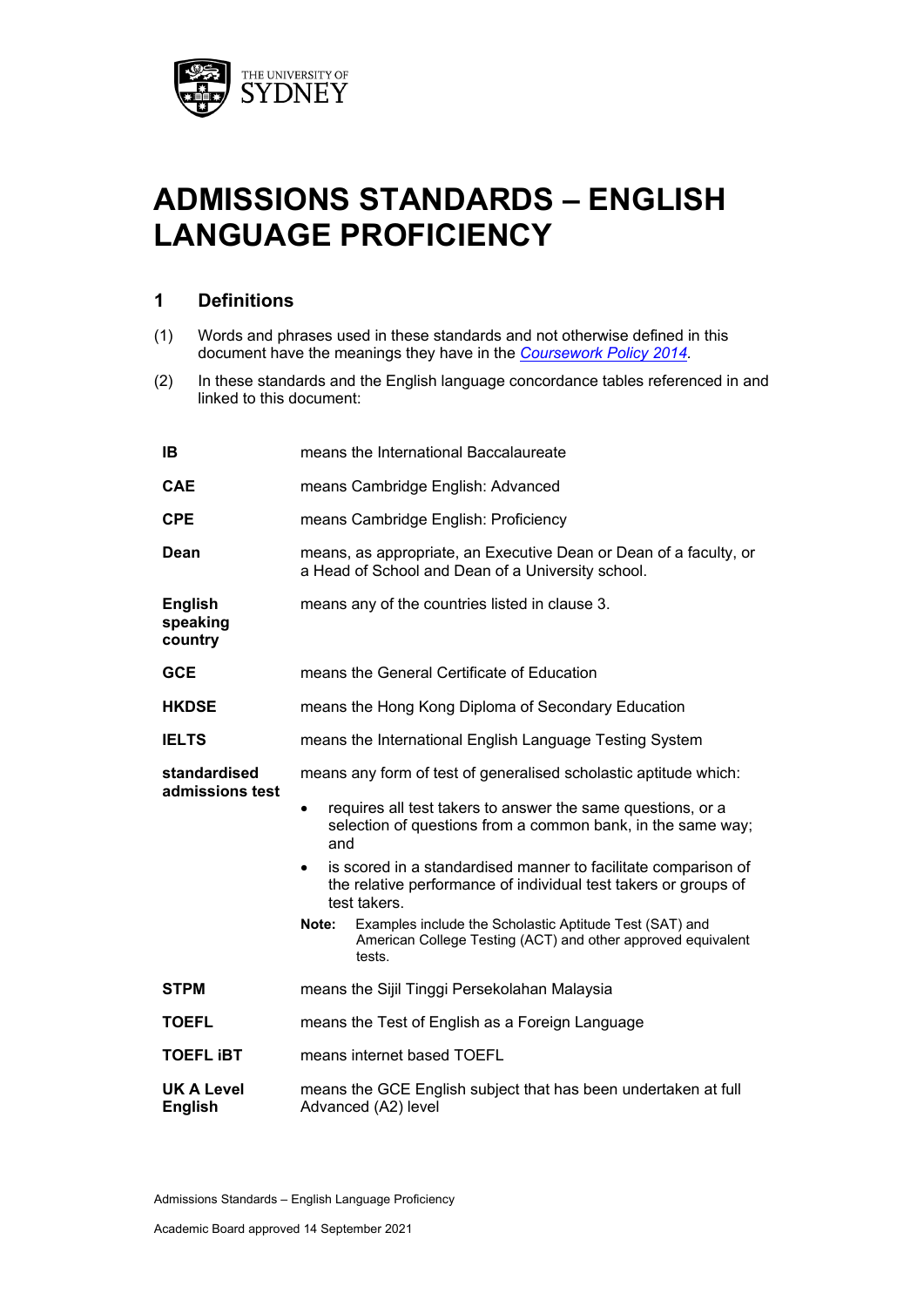

| UK AS Level                             | means the GCE English Language and Literature subject or                                                                                                                 |
|-----------------------------------------|--------------------------------------------------------------------------------------------------------------------------------------------------------------------------|
| English                                 | English Language subject.                                                                                                                                                |
| <b>UK A Levels</b><br><b>Humanities</b> | means any of the following GCE A Level humanities subjects:<br>History, Humanities, Philosophy – Critical Thinking, Politics, Law,<br>Religion, Sociology and Psychology |

# **PART 1 ENGLISH AS A FIRST LANGUAGE – ALL APPLICANTS**

## **2 Application of this part**

This part applies to applicants for:

- $(a)$ undergraduate award courses;
- $(b)$ postgraduate coursework award courses;
- higher degree by research award courses; and  $(c)$
- $(d)$ non-award students seeking to enrol in one or more units of study at the University, including:
	- (i) exchange students; and
	- (ii) study abroad students.

## **3 English speaking countries**

The applicant must have citizenship or permanent long-term residency (minimum ten years) from one or more of the following countries and have completed secondary or tertiary study equivalent to required Australian qualifications, from one of the following countries:

- (a) American Samoa
- (b) Australia
- (c) Bahamas
- (d) Barbados
- (e) Belize
- (f) Botswana
- (g) Canada (excluding Quebec)
- (h) Fiji
- (i) Gambia
- (j) Ghana
- (k) Gibraltar
- (l) Guyana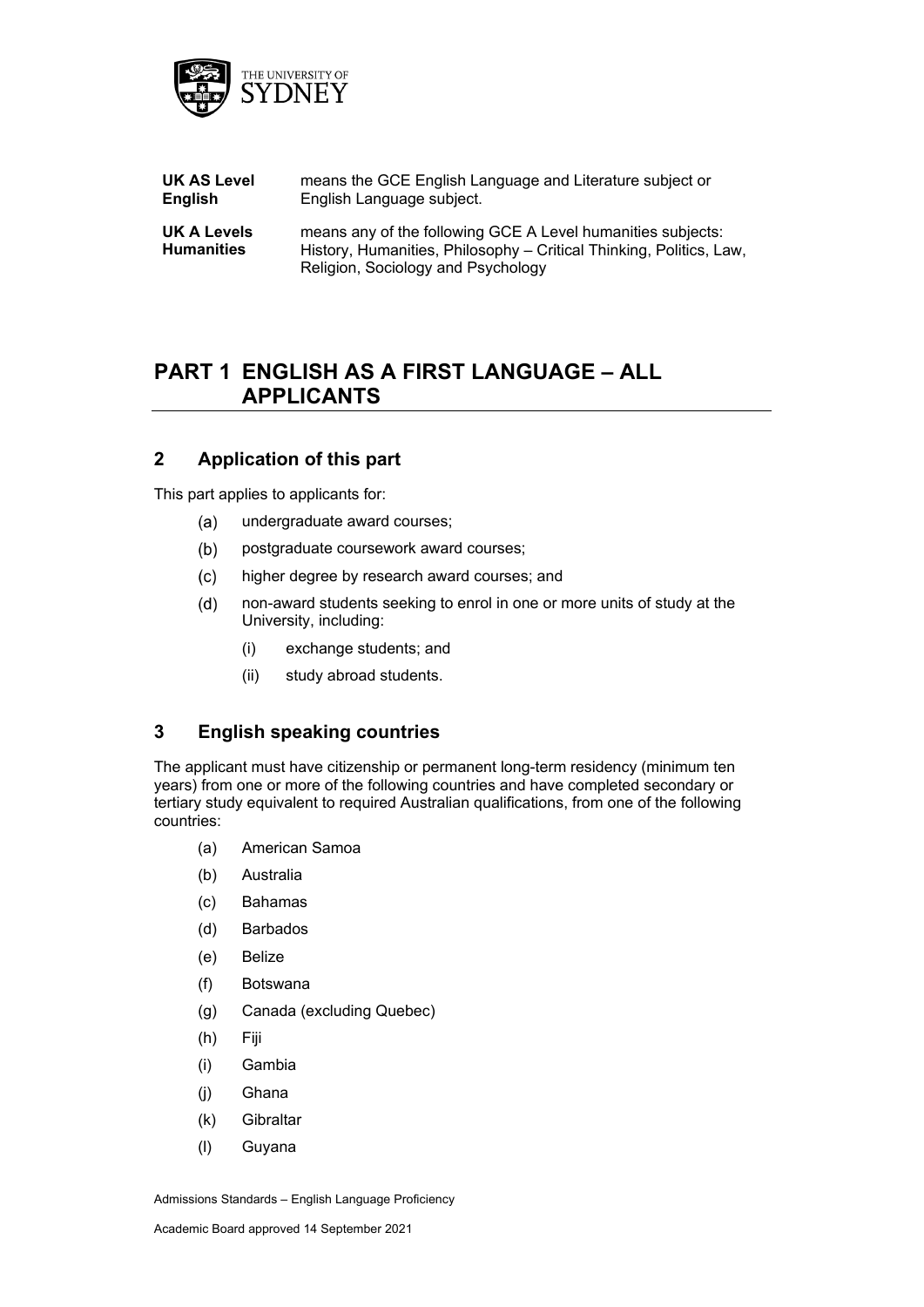

- (m) Ireland
- (n) Jamaica
- (o) Kenya
- (p) Lesotho
- (q) Liberia
- (r) New Zealand
- (s) Nigeria
- (t) Papua New Guinea
- (u) Samoa
- (v) Singapore
- (w) Solomon Islands
- (x) South Africa
- (y) Tonga
- (z) Trinidad and Tobago
- (aa) United Kingdom (including Northern Ireland)
- (bb) United States of America
- (cc) Zambia
- (dd) Zimbabwe
- **Note:** See clauses 21A and 23A of the *[Coursework Policy 2014](https://www.sydney.edu.au/policies/showdoc.aspx?recnum=PDOC2014/378&RendNum=0)* and section 7.1 of the *[University of Sydney \(Higher Degree by Research\) Rule 2011.](https://www.sydney.edu.au/policies/showdoc.aspx?recnum=PDOC2011/226&RendNum=0)*

# **4 Faculty or University school requirements**

An applicant for admission to an award course or non-award study in a faculty or University school that has set English language requirements separate to those set out in this part must meet the faculty or University school's requirements, as approved by the Academic Board.

## **5 External registration or accreditation requirements**

- (1) An applicant for an award course which has external accreditation or registration requirements may be required to meet these external requirements to be eligible for admission, in addition to the University's requirements.
- (2) A list of such courses is set out in Table 1 of this document.

**Note:** These requirements must be approved by the Academic Board in accordance with the *[University of Sydney \(Delegations of Authority\) Rule 2020](http://sydney.edu.au/policies/showdoc.aspx?recnum=PDOC2011/72&RendNum=0)*.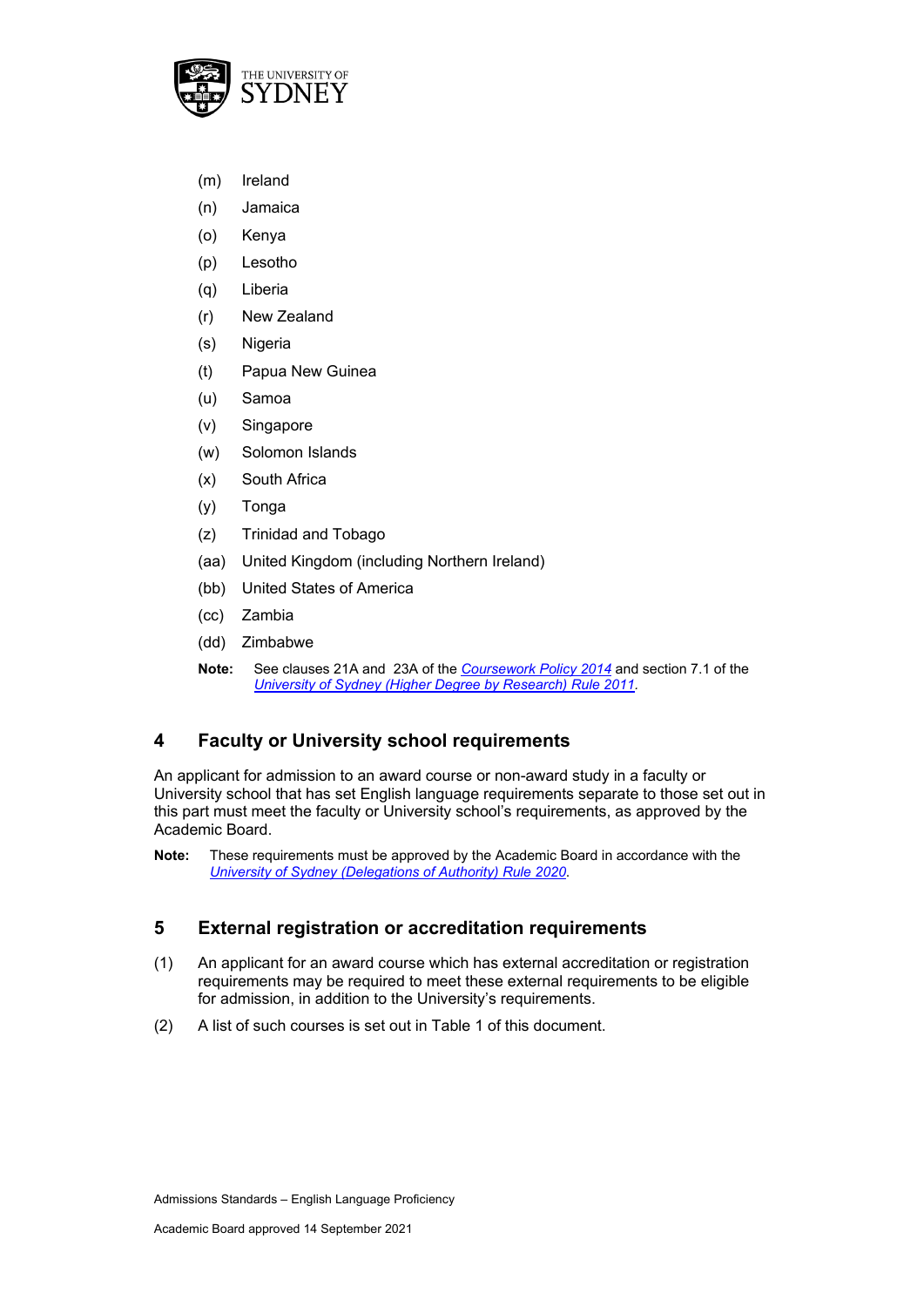

# **PART 2 ENGLISH NOT FIRST LANGUAGE – ENTRY TO UNDERGRADUATE STUDY BASED ON PRIOR STUDY**

## **6 Application of this part**

- (1) This part applies to applicants for undergraduate coursework award and non-award study:
	- (a) whose first language is not English;
	- (b) who wish to demonstrate English proficiency through secondary, postsecondary or tertiary study; and
	- (c) who, if successful, will commence study after 1 January 2021.
- (2) This part does not apply to study abroad or exchange applicants.

**Note:** See Part 4.

## **7 Secondary study**

- (1) Applicants seeking admission under this part to an undergraduate award course or non-award study on the basis of satisfactory achievement in secondary study must have completed senior secondary study:
	- (a) within five years of the date on which they will commence at the University:
		- (i) in an English speaking country;
		- (ii) in a qualification originating in an English speaking country but undertaken in a non-English speaking country, subject to the qualification meeting standards equivalent to the standards determined by the Academic Board; or
		- (iii) in a course in which the language of instruction, assessment and examination was English, subject to demonstrating English language proficiency to meet the standards determined by the Academic Board;
	- or
	- (b) within two years of the date on which they will commence at the University, in a course (whether or not in English) which meets the subject and grade requirements for acceptable secondary qualifications approved by the Academic Board and published on the Academic Board Standards and Guidelines website: *[Tables 2 and 3: University of Sydney English Language](https://www.sydney.edu.au/content/dam/corporate/documents/about-us/governance-and-structure/university-calendar/english-language-concordance-table.pdf)  [Concordance Tables.](https://www.sydney.edu.au/content/dam/corporate/documents/about-us/governance-and-structure/university-calendar/english-language-concordance-table.pdf)*
	- **Note:** A standardised admissions test does not on its own constitute a recognised secondary qualification for the purposes of assessing English language proficiency.
- (2) The Academic Board will approve acceptable secondary qualifications and the subject and grade requirements for them for the purposes of subclause 7(1)(b).
- (3) The relevant Associate Dean may require further testing of an applicant's English language proficiency if they believe this to be necessary.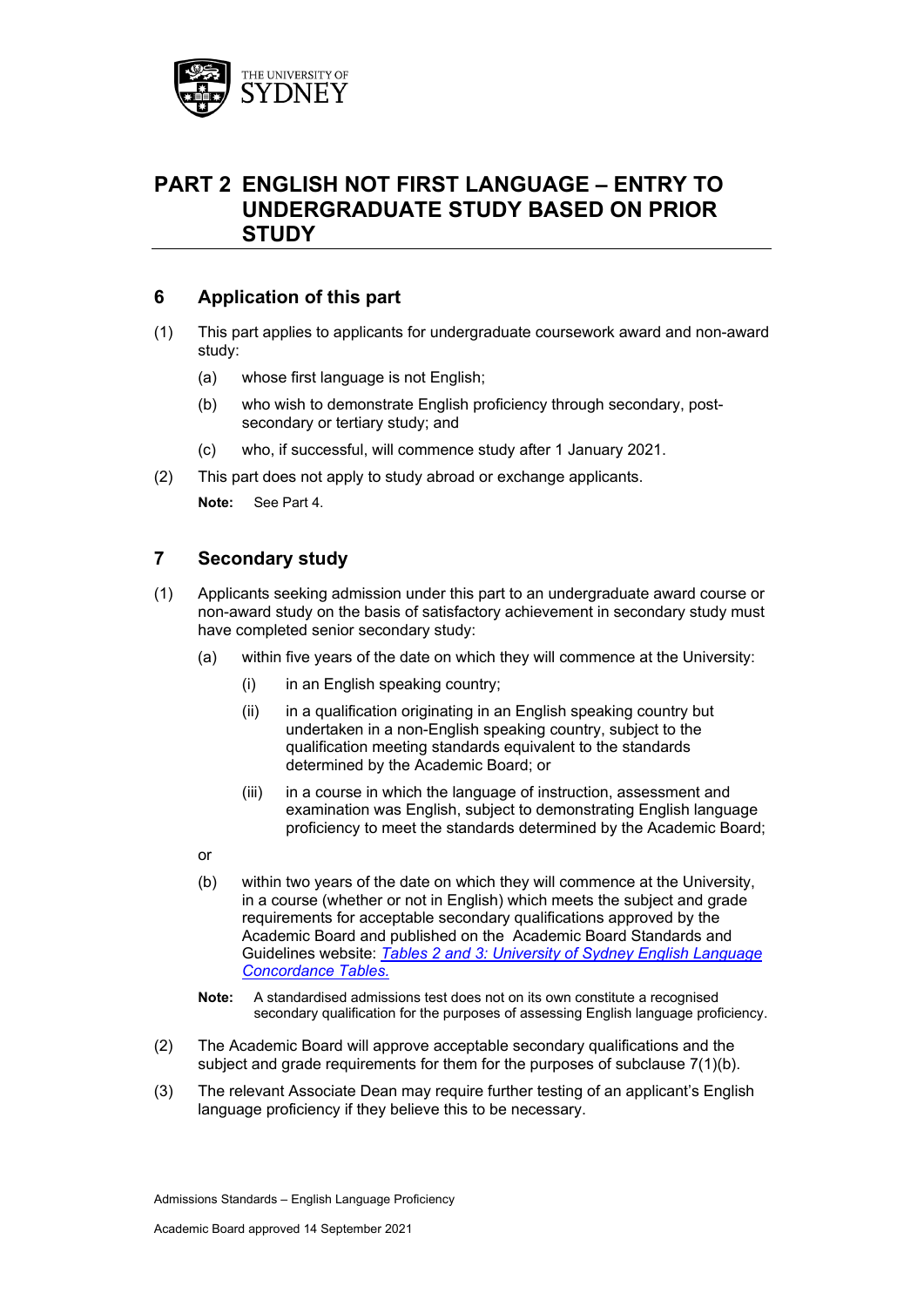

- (4) An applicant for admission to an award course or non-award study in a faculty or University school that has set English language requirements above the minimum requirements set out in this clause must meet the faculty or University school's requirements, as approved by the Academic Board.
	- **Note:** These requirements must be approved by the Academic Board in accordance with the *[University of Sydney \(Delegation of Authority\) Rule 2020.](http://sydney.edu.au/policies/showdoc.aspx?recnum=PDOC2011/72&RendNum=0)*

## **8 Post-secondary or tertiary study**

- (1) Applicants seeking admission under this part to an undergraduate award course or non-award study on the basis of post-secondary or tertiary study must demonstrate satisfactory achievement in any of the following, completed within five years of the date on which they will commence at the University:
	- (a) a completed recognised foundation program or tertiary education preparation program, in which they have achieved the required English language results;

**Note:** See the *[Coursework Policy 2014.](http://sydney.edu.au/policies/showdoc.aspx?recnum=PDOC2014/378&RendNum=0)*

(b) a completed diploma or advanced diploma of at least one year full-time (or part-time equivalent) duration at, or equivalent to, Australian Qualifications Framework level 5 or level 6;

**Note:** See *[Coursework Policy 2014](http://sydney.edu.au/policies/showdoc.aspx?recnum=PDOC2014/378&RendNum=0) and* [Australian Qualifications Framework.](https://www.aqf.edu.au/)+

- (c) at least one year full-time (or part-time equivalent) in a degree course at, or equivalent to, Australian Qualifications Framework level 7 or higher.
- (2) The post-secondary or tertiary study must have been undertaken:
	- (a) in an English speaking country; or
	- (b) in a qualification originating in an English speaking country, but undertaken in a non-English speaking country, subject to the qualification meeting standards equivalent to the standards determined by the Academic Board; or
	- (c) in a course in which the language of instruction, assessment and examination was English, subject to demonstrating English language proficiency to meet the standards determined by the Academic Board.
- (3) The relevant Associate Dean may require further testing of an applicant's English language proficiency if they believe this to be necessary.

## **9 Faculty or University school requirements**

An applicant for admission to an award course or non-award study in a faculty or University school that has set English language study requirements separate to the requirements listed in this part must meet those requirements, as approved by the Academic Board.

**Note** These requirements must be approved by the Academic Board in accordance with the *[University of Sydney \(Delegations of Authority\) Rule 2020](http://sydney.edu.au/policies/showdoc.aspx?recnum=PDOC2011/72&RendNum=0)*.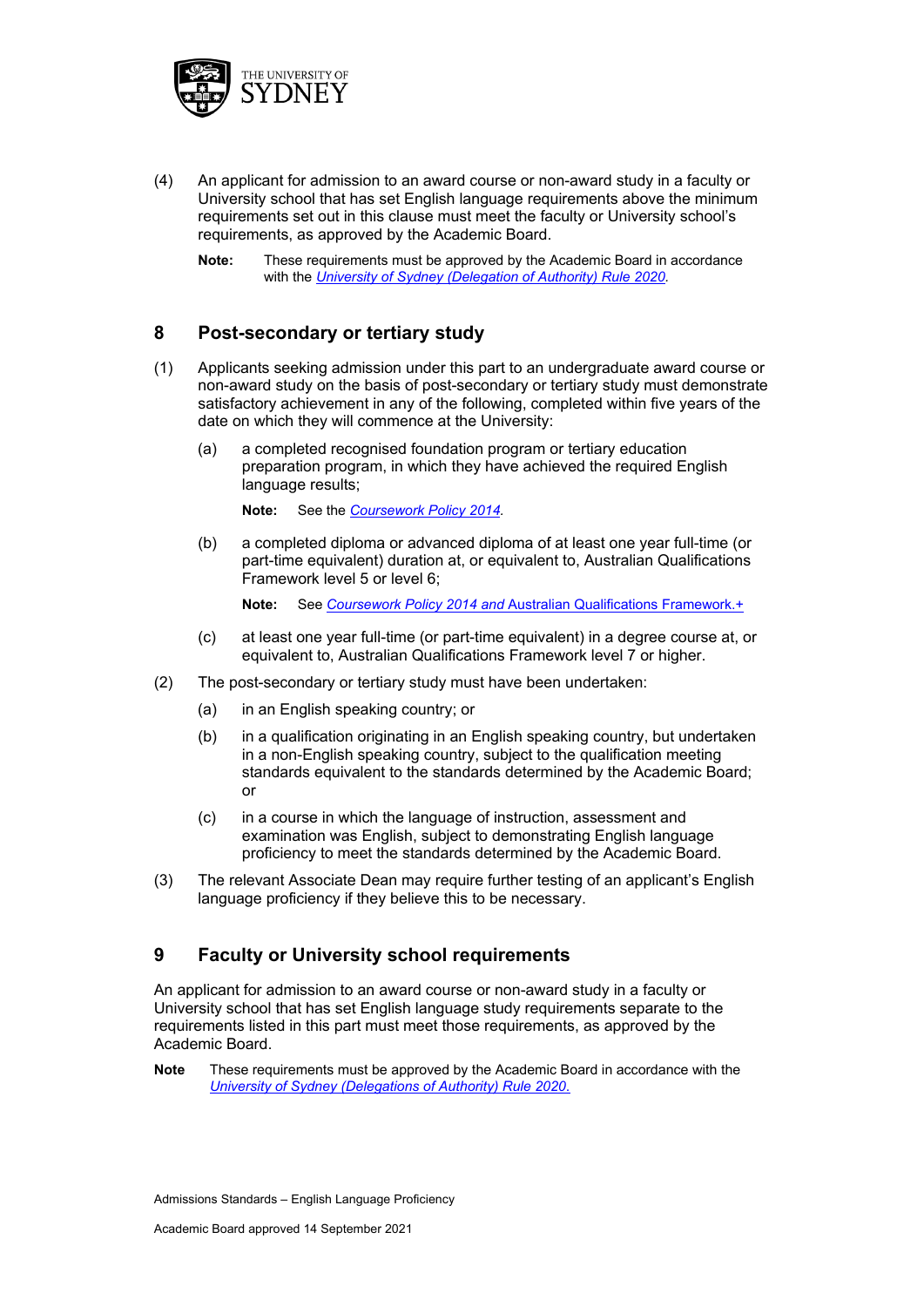

## **10 External registration or accreditation requirements**

- (1) An applicant for an award course which has external accreditation or registration requirements may be required to meet these external requirements to be eligible for admission, in addition to the University's requirements.
- (2) A list of such courses is set out in Table 1 of this document.

# **PART 3 ENGLISH NOT FIRST LANGUAGE – ENTRY TO POSTGRADUATE STUDY BASED ON PRIOR STUDY**

## **11 Application of this part**

- (1) This part applies to applicants for postgraduate coursework award courses or nonaward study, or higher degree by research award courses or non-award study:
	- (a) whose first language is not English;
	- (b) who wish to demonstrate English proficiency through tertiary study; and
	- (c) who, if successful, will commence study after 1 January 2021.
- (2) This part does not apply to study abroad or exchange applicants. **Note:** See Part 4.

## **12 Tertiary study**

- (1) Applicants seeking admission under this part to a postgraduate award course or non-award study, or a higher degree by research award course or non-award study, must demonstrate satisfactory achievement in tertiary study at, or equivalent to, the bachelor degree level (Australian Qualification Framework Level 7):
	- $(a)$ within five years of the date on which they will commence at the University;
	- at a provider approved by the University; and  $(b)$
	- $(c)$ in which the duration of study was:
		- (i) at least one year of full-time study (or part-time equivalent) undertaken in an English speaking country, and where the language of instruction, assessment and examination was English; or
		- (ii) a completed undergraduate degree of at least three years full-time (or part-time equivalent) undertaken in English in a non-English speaking country, and in which the language of instruction, assessment and examination was English, subject to demonstrating English language proficiency to meet the standards determined by the Academic Board; or
		- (iii) a completed postgraduate degree of at least one year full-time (or part-time equivalent) undertaken in English in a non-English speaking country, and in which the language of instruction, assessment and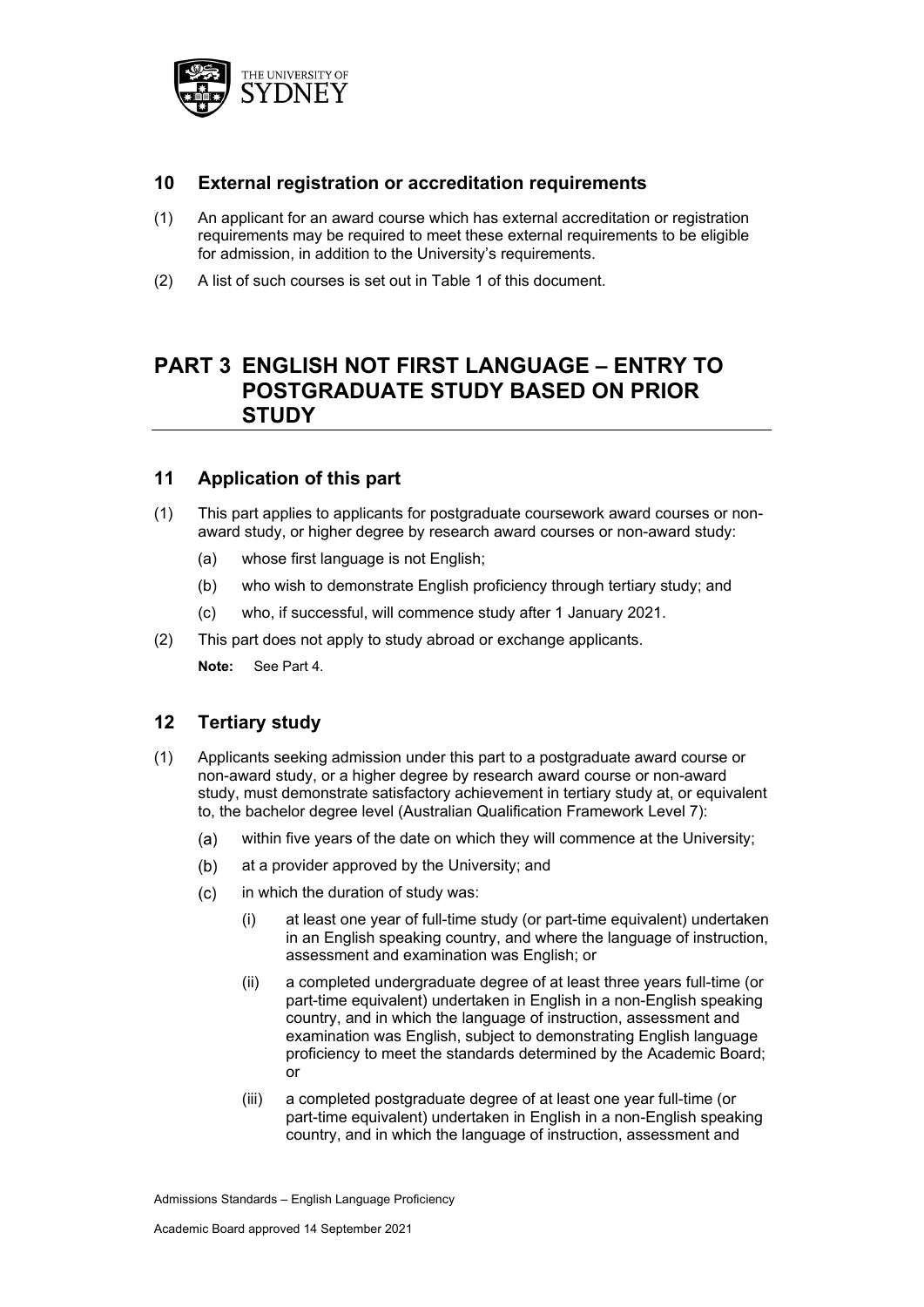

examination English, subject to demonstrating English language proficiency to meet the standards determined by the Academic Board.

(2) The relevant Associate Dean may require further testing of an applicant's English language proficiency if they believe this to be necessary.

## **13 Faculty or University school requirements**

- (1) An applicant for admission to an award course or non-award study in a faculty or University school that has set English language study requirements separate to the requirements listed in this part must meet those requirements, as approved by the Academic Board.
	- **Note** These requirements must be approved by the Academic Board in accordance with the *[University of Sydney \(Delegations of Authority\) Rule 2020](http://sydney.edu.au/policies/showdoc.aspx?recnum=PDOC2011/72&RendNum=0)*.
- (2) The courses and separate requirements referenced in subclause 13(1) are listed below:
	- (a) Admission to all postgraduate award courses offered by the School of Architecture, Design and Planning requires, in addition to the requirements of subclauses 12(1)(a) and 12(1)(b), satisfactory achievement in tertiary study at, or equivalent to, the bachelor degree level (Australian Qualification Framework Level 7) in which the duration of study was:
		- (i) at least two years of full-time (or equivalent part-time) undertaken in an English speaking country and where the language of instruction, assessment, examination was English; or
		- (ii) a completed undergraduate degree of at least three years full-time (or equivalent part-time) undertaken in English in a non-English speaking country, and in which the language of instruction, assessment and examination was English, subject to demonstrating English language proficiency to meet the standards determined by the Academic Board; or
		- (iii) a completed postgraduate or higher degree by research award course of at least two years full-time (or equivalent part-time) undertaken in English, and in which the language of instruction, assessment and examination was English, subject to demonstrating English language proficiency to meet the standards determined by the Academic Board.
	- (b) Admission to all post-registration postgraduate courses offered by the Susan Wakil School of Nursing requires, in addition to the requirements of subclauses 12(1)(a) and 12(1)(b), satisfactory achievement in tertiary studies at, or equivalent to, the bachelor degree level (Australian Qualification Framework Level 7) in which the duration of study was:
		- (i) a three-year degree, completed no more than five years prior to the commencement of study at the University, in which the language of instruction, assessment and examination was English, subject to demonstrating English language proficiency to meet the standards determined by the Academic Board; or
		- (ii) a postgraduate degree of two years or more, completed no more than three years prior to the commencement of study at the University, in which the language of instruction, assessment and examination itself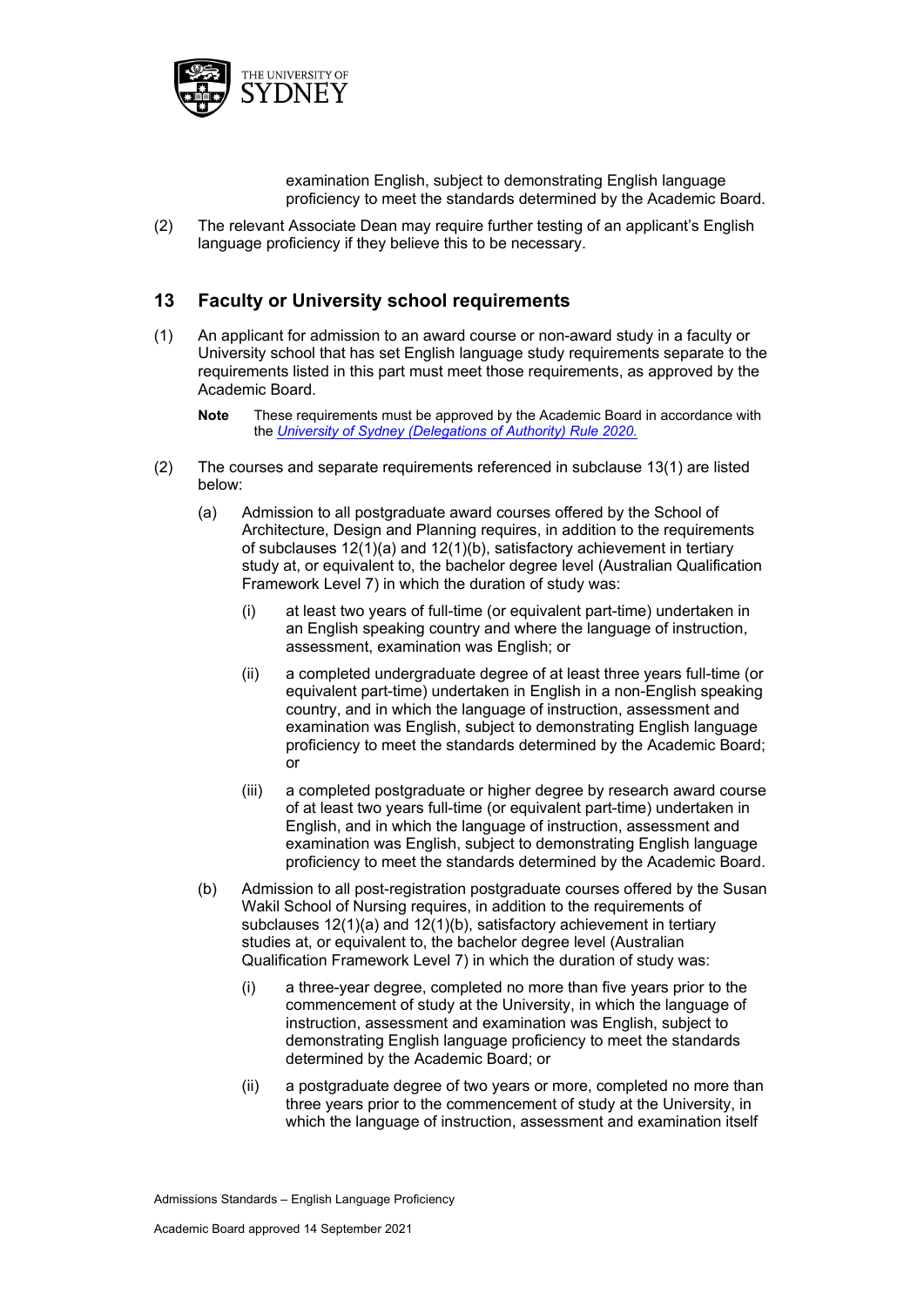

was English, subject to demonstrating English language proficiency to meet the standards determined by the Academic Board.

## **14 External registration or accreditation requirements**

- (1) An applicant for an award course which has external accreditation or registration requirements may be required to meet these external requirements to be eligible for admission, in addition to the University's requirements.
- (2) A list of such courses is set out in Table 1 of this document.

# **PART 4 ENGLISH NOT FIRST LANGUAGE – ENTRY TO STUDY ABROAD AND EXCHANGE PROGRAMS**

## **15 Application of this part**

- (1) This part applies to study abroad and exchange applicants for coursework or research study:
	- (a) whose first language is not English; and
	- (b) who, if successful, will commence study after 1 January 2021.
- (2) Inbound applicants seeking admission to a study abroad or exchange program may seek admission on the basis of any of:
	- (a) secondary study, as specified in this part;
	- (b) tertiary study, as specified in this part;
	- (c) English language test scores, as provided in Part 5; or
	- (d) relevant experience, as provided in Part 6.

## **16 Secondary study**

- (1) An applicant under this part who wishes to rely on secondary study must have completed secondary study within ten years of the date on which they will commence at the University and have:
	- (a) a record of satisfactory achievement in secondary study:
		- (i) in an English speaking country;
		- $(ii)$  in a qualification originating in an English speaking country, undertaken in a non-English speaking country, subject to the qualification meeting standards equivalent to the standards determined by the Academic Board; or
		- (iii) in a course in which the language of instruction, assessment and examination was English, subject to demonstrating English language proficiency to meet the standards determined by the Academic Board;
		- or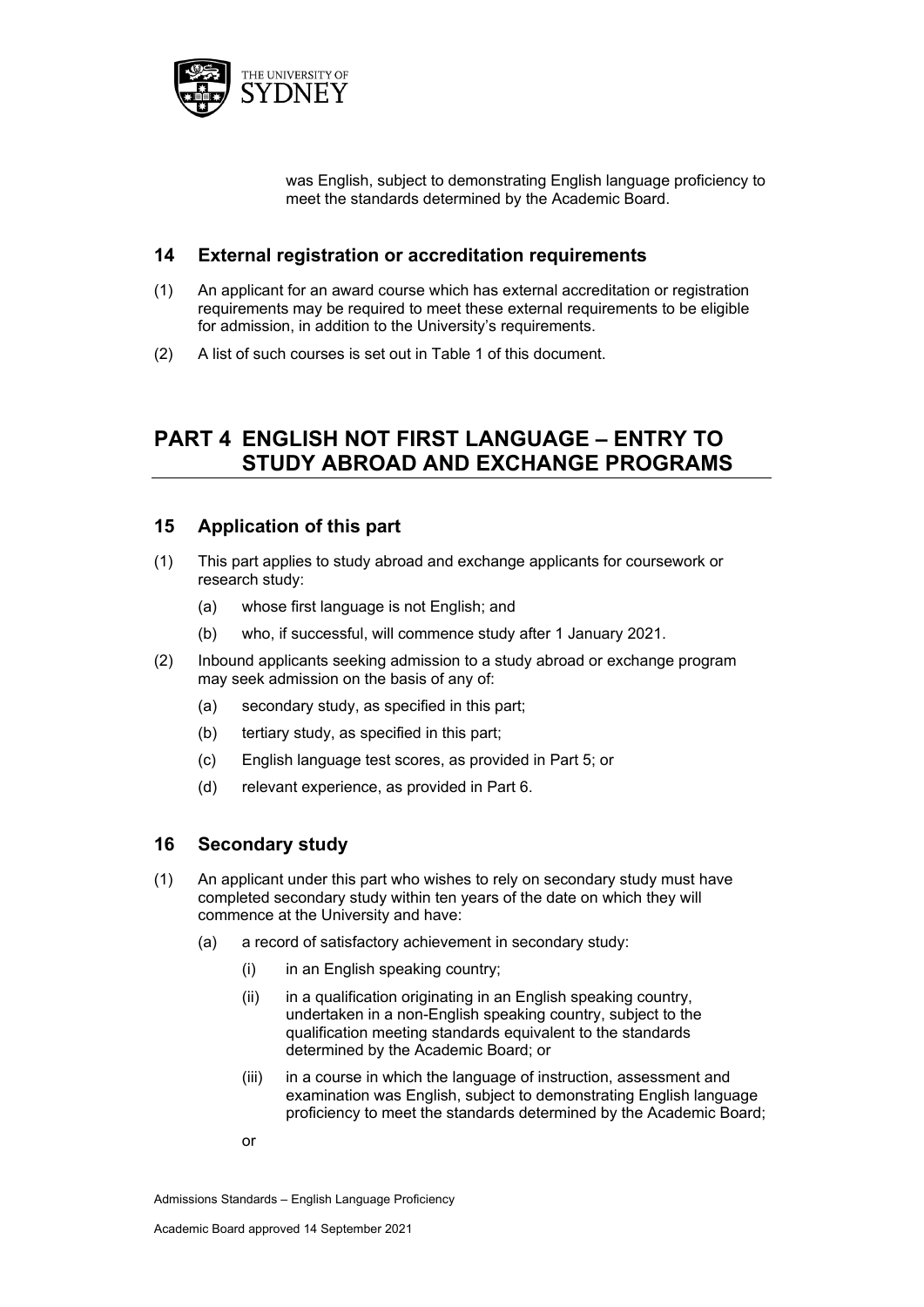

- (b) a record of satisfactory achievement in secondary studies:
	- (i) not undertaken in English; but
	- (ii) which meets the requirements specified on the Academic Board Standards and Guidelines website: *[Tables 2 and 3 –](https://www.sydney.edu.au/content/dam/corporate/documents/about-us/governance-and-structure/university-calendar/english-language-concordance-table.pdf) University of [Sydney English Language Concordance Tables.](https://www.sydney.edu.au/content/dam/corporate/documents/about-us/governance-and-structure/university-calendar/english-language-concordance-table.pdf)*
- (2) The relevant Associate Dean may require further testing of an applicant's English language proficiency if they believe this to be necessary.

# **17 Tertiary study**

- (1) An applicant under this part who wishes to rely on tertiary study must demonstrate satisfactory achievement in tertiary study within ten years of the date at which they will commence at the University, at or equivalent to the bachelor degree level (Australian Qualification Framework Level 7):
	- **Note:** See [Australian Qualifications Framework](https://www.aqf.edu.au/)
	- (a) at a provider approved by the University;
	- (b) in which the duration of study was at least one year full time (or part time equivalent); and
	- (c) which was:
		- (i) undertaken in an English speaking country; or
		- (ii) in a qualification originating in an English speaking country but undertaken in a non-English speaking country, subject to the qualification meeting standards equivalent to the standards determined by the Academic Board; or
		- (iii) undertaken in English, and in which the language of instruction, assessment and examination was English, subject to demonstrating English language proficiency to meet the standards determined by the Academic Board.
- (2) The relevant Associate Dean may require further testing of an applicant's English language proficiency if they believe this to be necessary.

# **PART 5 ENGLISH NOT FIRST LANGUAGE - ENTRY BASED ON ENGLISH LANGUAGE TEST SCORES – ALL APPLICANTS**

# **18 Application of this part**

This part applies to applicants for all undergraduate, postgraduate coursework or higher degree by research award courses, or non-award study, including study abroad and exchange:

(a) whose first language is not English;

Admissions Standards – English Language Proficiency

Academic Board approved 14 September 2021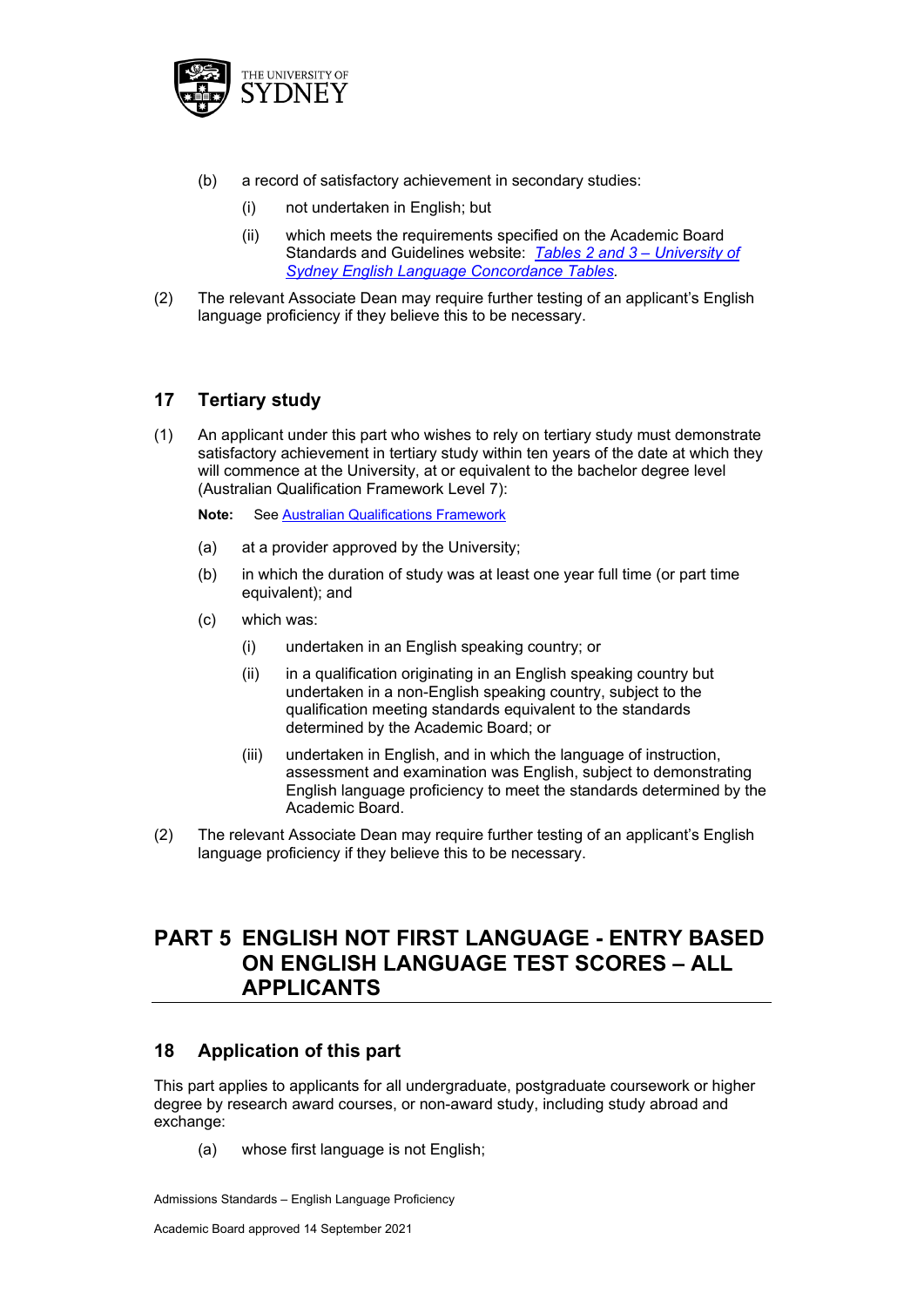

- $(b)$ who wish to demonstrate English language proficiency through an English language skills test score; and
- (c) who, if successful, will commence study after 1 January 2021.

# **19 Approved English language proficiency tests**

- (1) The Academic Board is responsible for approving:
	- $(a)$ English language proficiency tests to be used for the purposes of this standard;
	- $(b)$ the required scores to be obtained in each specified test; and
	- $(c)$ a table of equivalent scores enabling conversion of results between approved tests.
- (2) The Academic Board will publish and maintain on the [Academic Board Standards](https://www.sydney.edu.au/about-us/governance-and-structure/university-calendar.html#ab-standards)  [and Guidelines Website:](https://www.sydney.edu.au/about-us/governance-and-structure/university-calendar.html#ab-standards)
	- a list of all English language proficiency tests approved by the Academic  $(a)$ Board for the purposes of this standard;
	- the required scores to be obtained in each specified test; and  $(b)$
	- $(c)$ equivalent scores enabling conversion of results between approved tests.
- **Note:** See Table 1 of the *[University of Sydney English Language Concordance Tables.](https://www.sydney.edu.au/content/dam/corporate/documents/about-us/governance-and-structure/university-calendar/english-language-concordance-table.pdf)*
- (3) Regardless of the provisions of any applicable external accreditation or registration requirements, the University will only accept English proficiency tests specified in these standards.

## **20 Test score requirements**

- (1) Except as provided in subclause 20(2), an applicant whose first language is not English must have achieved within two years of the date on which the applicant will commence at the University an IELTS result of:
	- (a) the higher of:
		- (i) 6.0 in the case of admission as approved by the Academic Board and listed in Table 2 or Table 3 of this document;
		- (ii) 6.5, with at least 6.0 in each band in the case of other courses not listed in Table 2 or Table 3 of this document as having special requirements; or
		- (iii) the applicable specific course requirements listed in Table 2 or Table 3 of this document;
	- (b) an equivalent score for other approved English language tests as listed in Table 1 of the *[University of Sydney English Language Concordance Tables;](https://www.sydney.edu.au/content/dam/corporate/documents/about-us/governance-and-structure/university-calendar/english-language-concordance-table.pdf)* or
	- (c) the required score in approved English language tests offered by the University's Centre for English Teaching.
- (2) As a temporary measure due to the COVID 19 pandemic, and until rescinded by the Academic Board, for entry to all courses other than those with external registration or accreditation requirements listed in Table 1 of this document: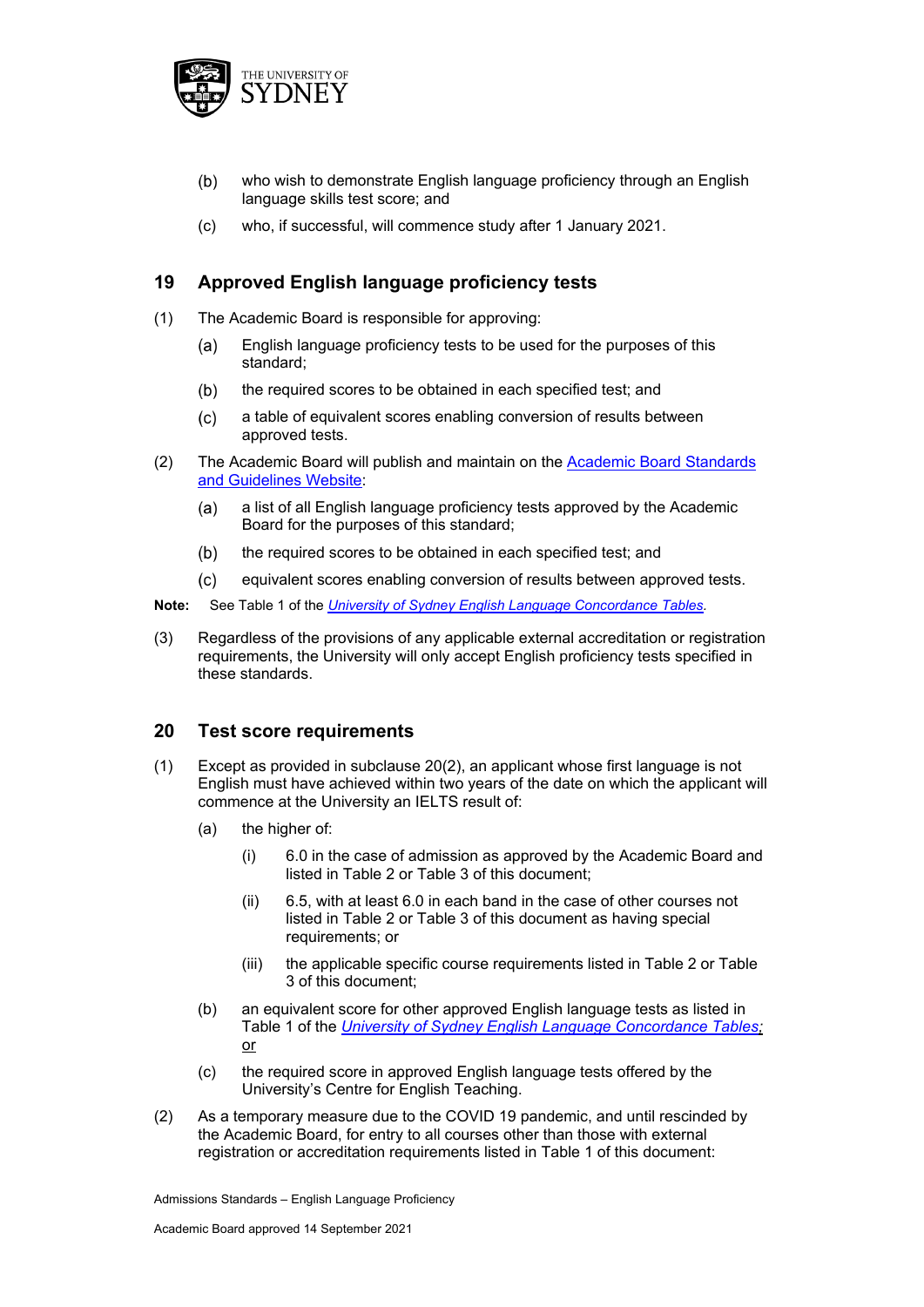

- (a) an applicant whose first language is not English may rely on IELTS (or equivalent) scores achieved within three years prior to course commencement;
- (b) the TOEFL Special Home Edition Test will be considered equivalent to the TOEFL iBT;
- (c) the IELTS Indicator will be considered equivalent to the IELTS.

**Note:** See the *[Learning and Teaching Policy 2019](https://www.sydney.edu.au/policies/showdoc.aspx?recnum=PDOC2015/401&RendNum=0)* for the definition of teaching periods.

# **21 Emergency variations to testing requirements**

- (1) If the Chair of the Academic Board is satisfied that exceptional circumstances exist which render the English language proficiency tests specified in this standard unavailable or impractical, the Chair of the Academic Board may determine alternative tests, and test score requirements, as acceptable for the purposes of this standard.
	- Any such determination must be:  $(a)$ 
		- (i) made in writing and published on the University's website;
		- (ii) notified to the next meeting of the Academic Board; and
		- (iii) limited to a specified period of time;

and

- $(b)$ may also be limited to specified geographical areas.
- (2) The Admissions Team in Sydney Future Students will publish details of these determinations on the University [English language requirements](https://www.sydney.edu.au/study/how-to-apply/international-students/english-language-requirements.html) website..

## **22 Faculty or University school requirements**

- (1) An applicant for admission to an award course or non-award study in a faculty or University school that has set English language requirements in addition to or above the minimum requirements set out in subclause 20 must meet the faculty or University school's requirements, as approved by the Academic Board and listed in Table 2 of this document (undergraduate courses) and Table 3 of this document (postgraduate courses).
	- **Note:** These requirements must be approved by the Academic Board in accordance with the *[University of Sydney \(Delegations of Authority\)Rule 2020](http://sydney.edu.au/policies/showdoc.aspx?recnum=PDOC2011/71&RendNum=0)*.
- (2) The Head of School and Dean of the Sydney College of the Arts may, on application and at their discretion, admit to the Bachelor of Visual Arts an applicant who has achieved an IELTS overall band score of 6.0.
- (3) The Head of School and Dean of the Sydney Conservatorium of Music may, on application and at their discretion, admit to the Diploma of Music an applicant who has achieved an IELTS overall band score of 6.0.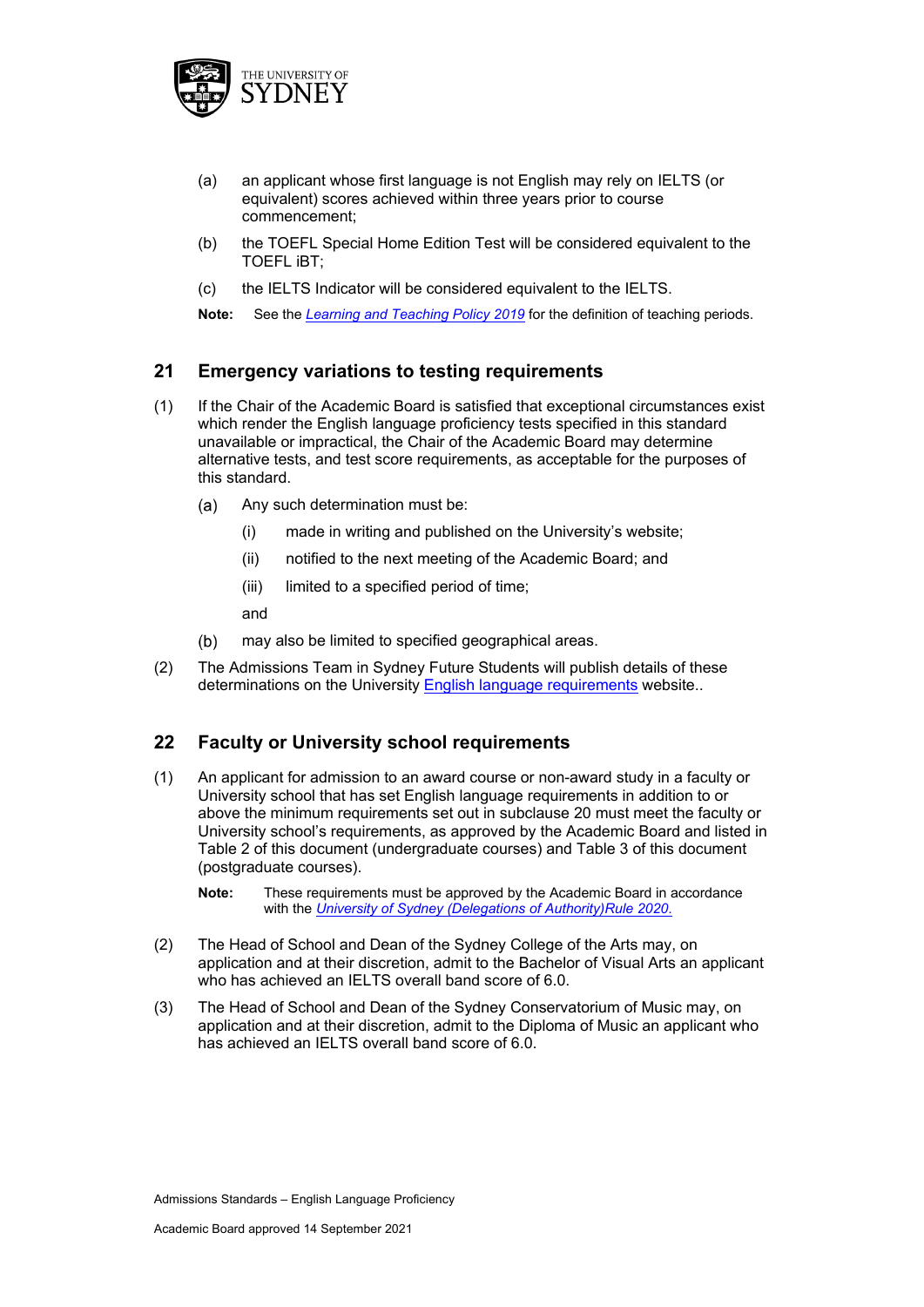

# **PART 6 ENGLISH NOT FIRST LANGUAGE - ENTRY BASED ON EXPERIENCE – ALL APPLICANTS**

# **23 Application of this part**

This part applies to applicants for all undergraduate or postgraduate coursework award courses, higher degree by research award courses or non-award study, including Study Abroad and Exchange:

- (a) whose first language is not English;
- (a) who wish to demonstrate English language proficiency through work and residency experience; and
- (b) who, if successful, will commence study after 1 January 2020.

## **24 Relevant experience**

- (1) Applicants seeking admission under this part must demonstrate that they have:
	- (a) lived and worked in an English speaking country continuously for at least five years prior to the date on which they will commence at the University;
	- (b) undertaken work there which is:
		- (i) relevant to their intended study at the University; and
		- (ii) at a standard sufficient to permit them to meet the University's applicable English language requirements; or
	- (c) a current registration with an accreditation body that has an English language requirement equivalent to, or higher than, the standards otherwise required by the University.
- (2) An applicant applying for admission to post-registration postgraduate courses offered by the Susan Wakil School of Nursing may provide proof of English Language Proficiency by a record of current registration with the Australian Health Practitioner Regulation Agency (AHPRA) as a (Division 1) Registered Nurse and proof of current employment in this capacity at an appropriate health facility.
- (3) Other admissions standards or requirements may be set by a faculty or University school subject to approval by the Academic Board.
	- **Note:** These requirements must be approved by the Academic Board in accordance with the *[University of Sydney \(Delegations of Authority\) Rule 2020](http://sydney.edu.au/policies/showdoc.aspx?recnum=PDOC2011/72&RendNum=0)*.

## **25 External registration or accreditation requirements**

- (1) An applicant for an award course which has external accreditation or registration requirements may be required to meet these external requirements to be eligible for admission, in addition to the University's requirements.
- (2) A list of such courses is set out in Table 1 of this document.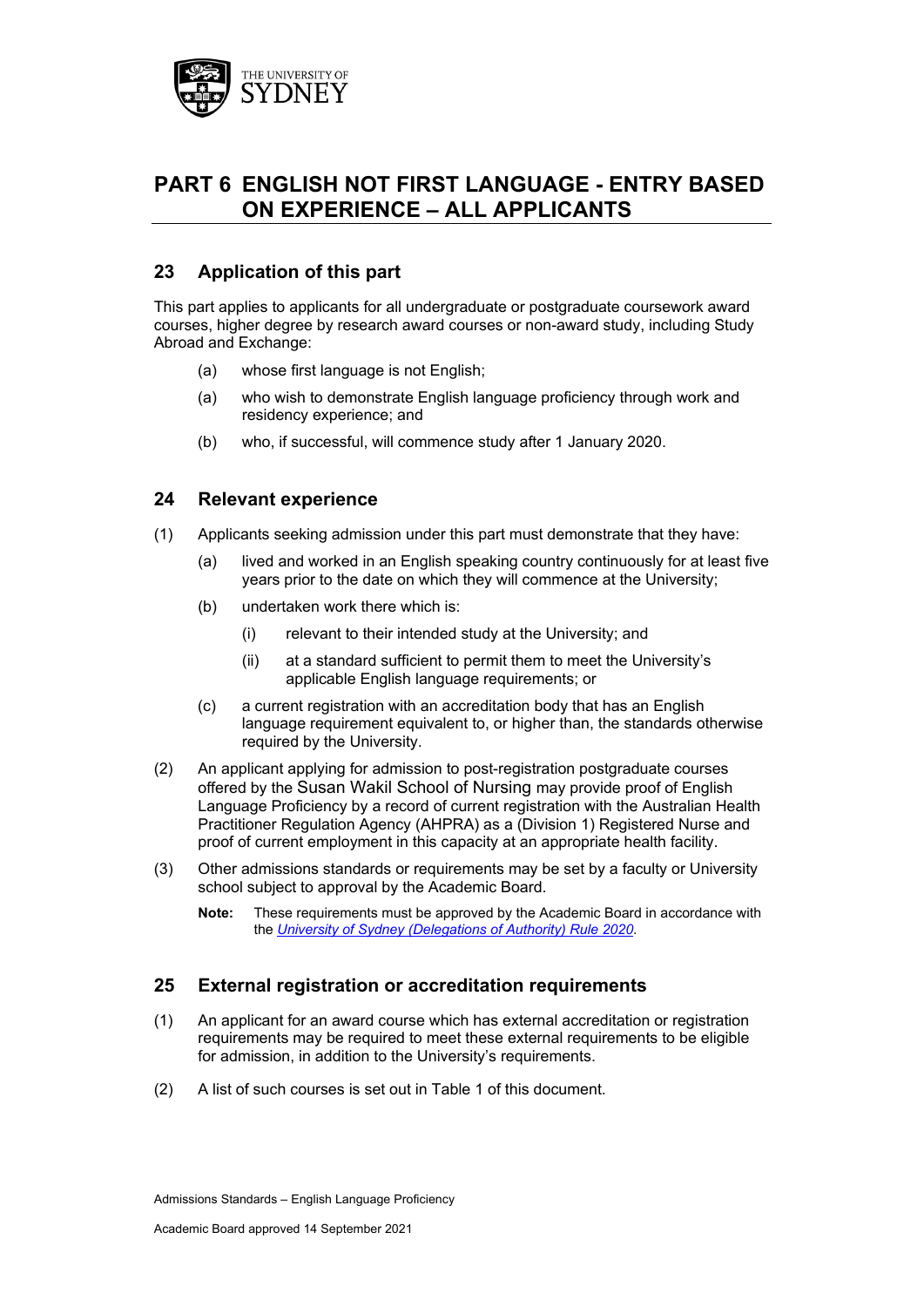

# **PART 7 EXCEPTIONAL CIRCUMSTANCES - ALL APPLICANTS**

## **26 Dean's discretion**

- (1) In exceptional circumstances, a Dean may determine that an applicant demonstrates English language proficiency requirements by means other than those prescribed in these standards, provided that:
	- (a) the applicant must have:
		- (i) an IELTS score or equivalent as specified in Table 1 of the *[University](https://www.sydney.edu.au/content/dam/corporate/documents/about-us/governance-and-structure/university-calendar/english-language-concordance-table.pdf)  [of Sydney English Language Concordance Tables;](https://www.sydney.edu.au/content/dam/corporate/documents/about-us/governance-and-structure/university-calendar/english-language-concordance-table.pdf)* or
		- (ii) an English score from the University's Centre for English Teaching equivalent to the applicable IELTS score; and
		- (iii) an overall or average band score no more than 0.5 below the overall or average band score otherwise required; and
		- (iv) no individual band score more than 1.0 below the individual band score otherwise required:
	- or:
	- (b) the Dean is satisfied that the applicant has demonstrated enough competence in written and spoken English to complete the course successfully.
- (2) In considering whether an applicant has demonstrated enough competence in written and spoken English to complete the course successfully, the Dean:
	- (a) must take into account any advice of the relevant Associate Dean; and
	- (b) may consider any other relevant matter, including:
		- (i) the applicant's ability to communicate in an academic environment;
		- (ii) whether the applicant has been known to the faculty or University school for at least two years;
		- (iii) any appropriate work experience that the applicant has had in an English language environment; and
		- (iv) any oral discussions between staff members and the applicant.
- (3) The Dean must record in writing on the student file any approval to waive English language requirements, including:
	- (a) the proof of proficiency in English provided by the applicant; and
	- (b) the Dean's reasons for granting the exemption.

## **27 Modifications by Academic Board committees**

(1) For undergraduate applicants, the Chair of the Undergraduate Studies Committee of the Academic Board may, in exceptional circumstances, modify the limits prescribed in subclause 26(1)(a), as they apply in a particular case.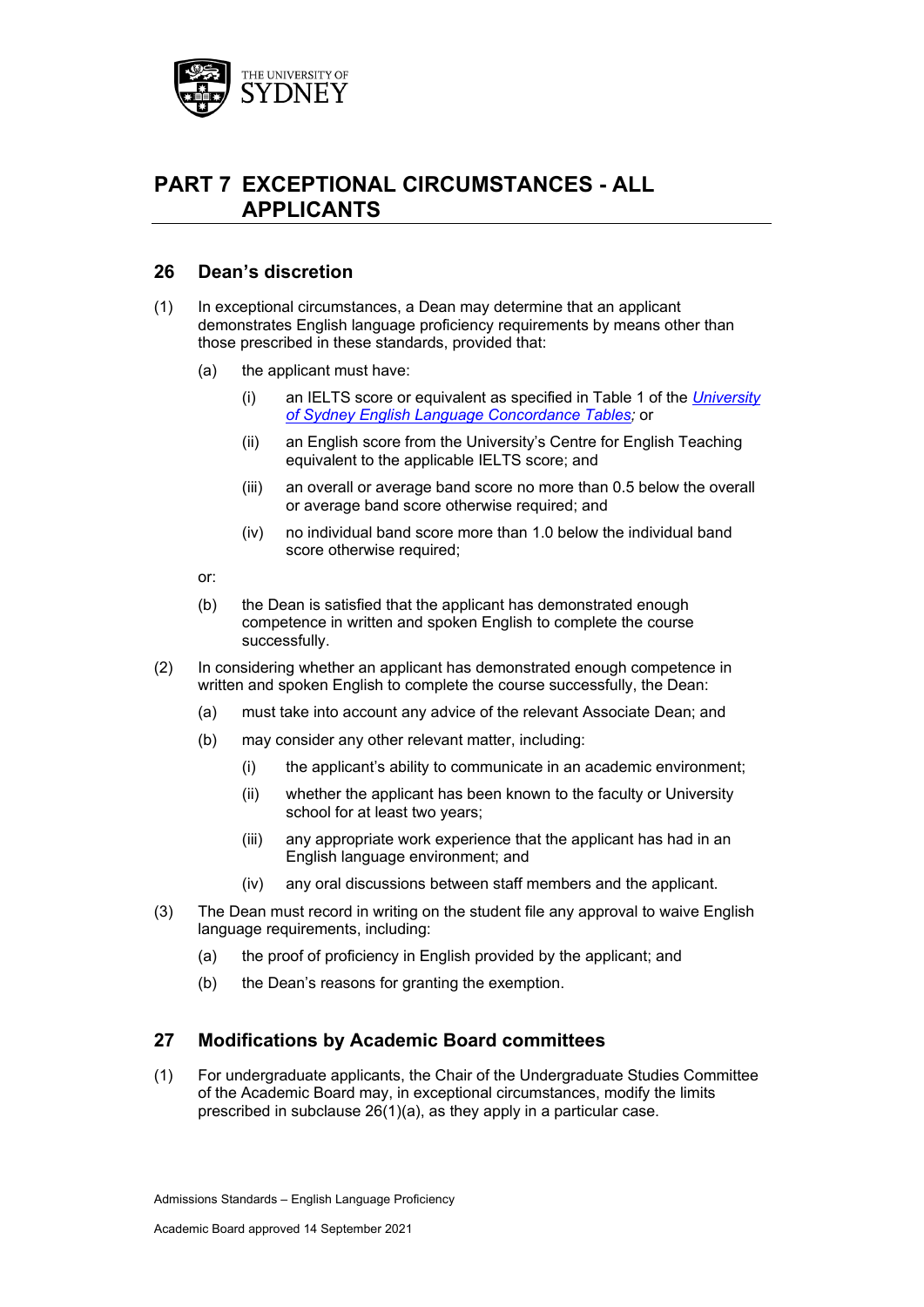

(2) For postgraduate coursework and higher degree by research applicants, the Chair of the Graduate Studies Committee of the Academic Board may, in exceptional circumstances, modify the limits prescribed in subclause 26(1)(a), as they apply in a particular case.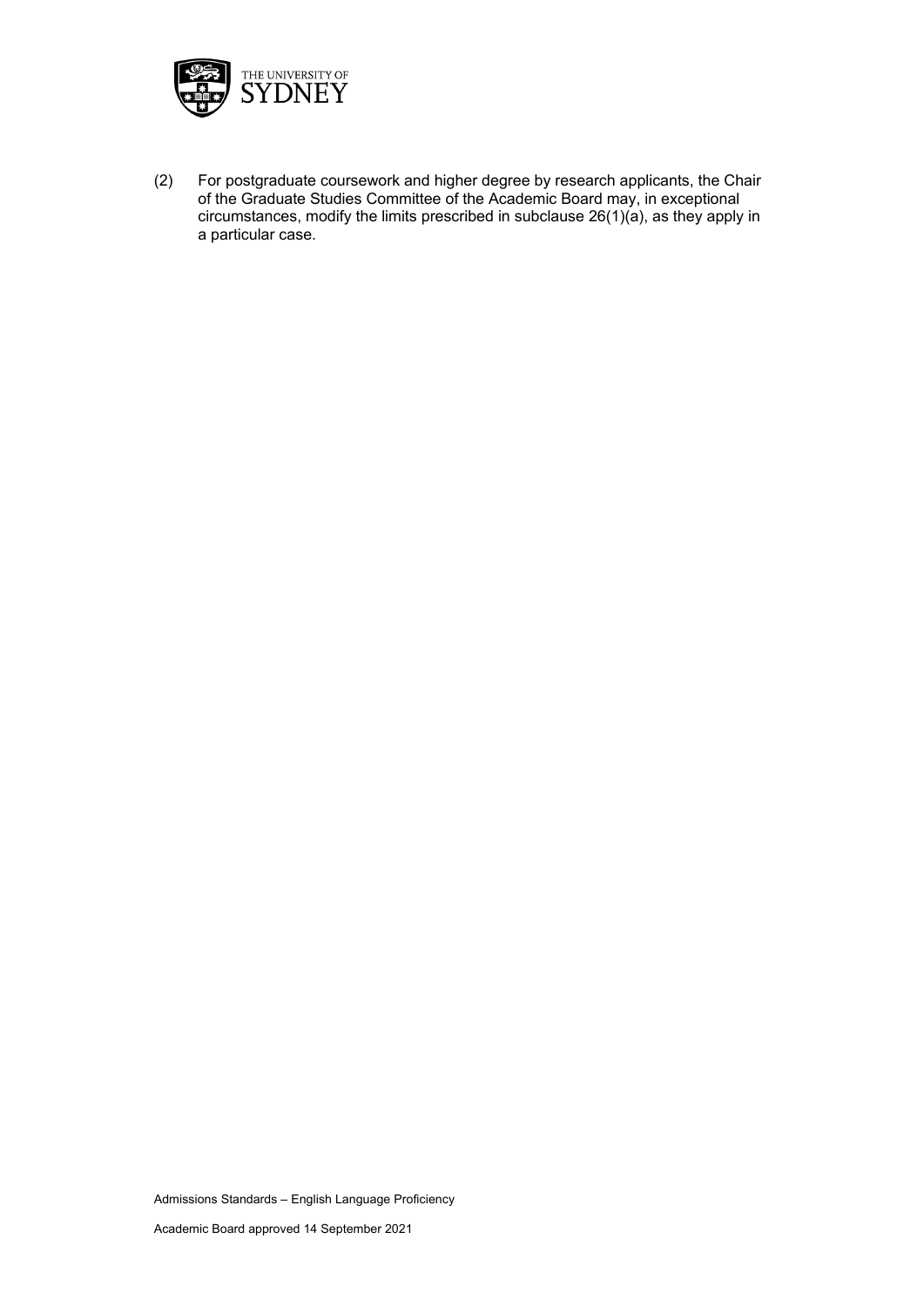

table 1

# **Award Courses with External Accreditation and Registration Requirements**

| <b>Faculty/School/Course</b>                                                                                                                                                                  | Additional English requirements (other than<br>IELTS or an equivalent approved English test)                                                                                                                                                                                                                                                                                                                                                                                                                                                   |  |
|-----------------------------------------------------------------------------------------------------------------------------------------------------------------------------------------------|------------------------------------------------------------------------------------------------------------------------------------------------------------------------------------------------------------------------------------------------------------------------------------------------------------------------------------------------------------------------------------------------------------------------------------------------------------------------------------------------------------------------------------------------|--|
| <b>Faculty of Medicine and Health</b>                                                                                                                                                         |                                                                                                                                                                                                                                                                                                                                                                                                                                                                                                                                                |  |
| Dentistry                                                                                                                                                                                     |                                                                                                                                                                                                                                                                                                                                                                                                                                                                                                                                                |  |
| Doctor of Clinical Dentistry courses (for all streams),<br>including embedded Graduate Diplomas in Clinical<br>Dentistry and Graduate Certificates in Clinical<br>Dentistry (for all streams) | <b>Sydney School of Dentistry requires applicants</b><br>to meet one of the following criteria by the<br>application closing date if they do not have a<br>valid English test result:<br>Current AHPRA registration as a<br>j.<br>dental practitioner or;<br>Successful completion of requisite<br>ii.<br>secondary and tertiary study<br>requirements undertaken in Australia,<br>New Zealand, Canada, USA, UK,<br>South Africa or Republic of Ireland as<br>specified by AHPRA (Registration<br><b>Standards, Dental Board of Australia)</b> |  |
| <b>Nursing</b>                                                                                                                                                                                |                                                                                                                                                                                                                                                                                                                                                                                                                                                                                                                                                |  |
| Bachelor of Nursing (Advanced Studies)                                                                                                                                                        | Admission to pre-registration courses                                                                                                                                                                                                                                                                                                                                                                                                                                                                                                          |  |
| Bachelor of Arts / Master of Nursing                                                                                                                                                          | offered by the Susan Wakil School of<br>Nursing requires meeting applicable                                                                                                                                                                                                                                                                                                                                                                                                                                                                    |  |
| Bachelor of Science / Master of Nursing                                                                                                                                                       | standards specified in the Nursing<br>and Midwifery Board of Australia                                                                                                                                                                                                                                                                                                                                                                                                                                                                         |  |
| Bachelor of Science (Health) / Master of Nursing                                                                                                                                              | <b>Registration Standard: English</b><br><b>Language Skills</b> , including those                                                                                                                                                                                                                                                                                                                                                                                                                                                              |  |
| Master of Nursing                                                                                                                                                                             | relating to duration, location and<br>nature of study.                                                                                                                                                                                                                                                                                                                                                                                                                                                                                         |  |
| <b>Faculty of Science</b>                                                                                                                                                                     |                                                                                                                                                                                                                                                                                                                                                                                                                                                                                                                                                |  |
| Master of Clinical Psychology<br>Master of Clinical Psychology/Doctor of Philosophy<br>(Science)                                                                                              | Additional English language requirements<br>apply under the current Australian Health<br>PractitionersRegulation Agency (AHPRA)<br>standards for registration. Where these are<br>inconsistent with University of Sydney<br>standards, the higher standard will apply for<br>admission.                                                                                                                                                                                                                                                        |  |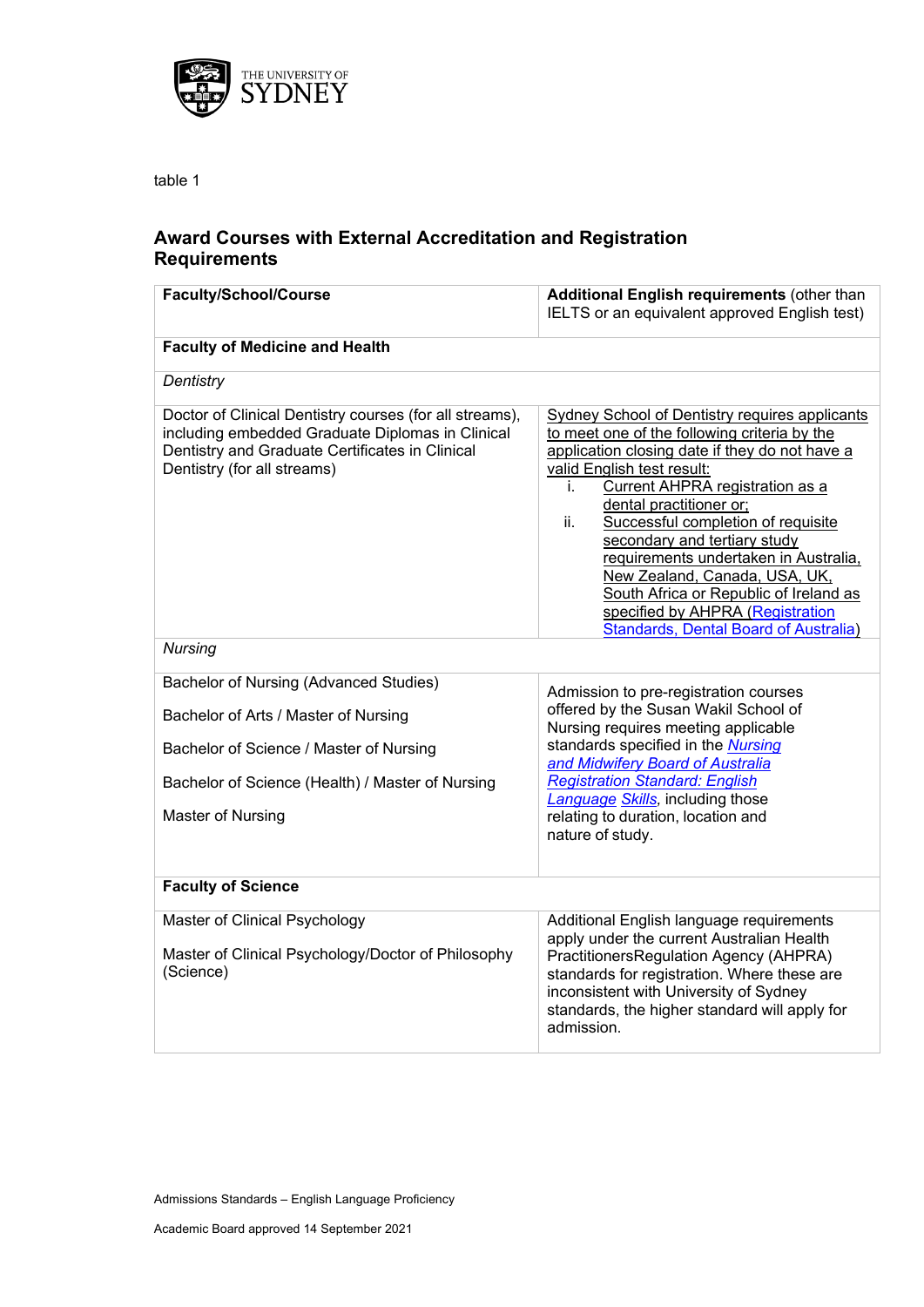

# **TABLE 2**

# **Course or Faculty / University school-specific English Language Requirements – Undergraduate**

| <b>FACULTY OR UNIVERSITY SCHOOL /</b><br><b>COURSE</b>                                     | <b>ENGLISH LANGUAGE REQUIREMENTS</b>                                                                                                         |  |
|--------------------------------------------------------------------------------------------|----------------------------------------------------------------------------------------------------------------------------------------------|--|
| Sydney School of Architecture, Design and Planning                                         |                                                                                                                                              |  |
| All undergraduate courses                                                                  | IELTS: Overall band score of 7.0 or better with<br>a minimum score of 6.0 in each of the<br>components                                       |  |
| Bachelor of Design in Architecture<br>(Honours) / Master of Architecture                   | IELTS: Overall band score of 7.0 or better with<br>a minimum score of 6.0 in each of the<br>components                                       |  |
| <b>Faculty of Arts and Social Sciences</b>                                                 |                                                                                                                                              |  |
| Bachelor of Arts / Bachelor of Advanced<br><b>Studies (Media and Communications)</b>       | IELTS: Overall band score of 7.5 or better with<br>a minimum score of 7.0 in each of the<br>components                                       |  |
| Bachelor of Economics, Bachelor of<br>Economics / Bachelor of Advanced<br><b>Studies</b>   | IELTS: Overall band score of 7.0 or better with<br>a minimum score of 6.0 in each of the<br>components                                       |  |
| Bachelor of Education (all streams) and<br>combined degrees                                | IELTS: Minimum overall result of 7.5<br>Minimum of 8.0 in speaking and listening<br>modules<br>Minimum of 7.0 in reading and writing modules |  |
| <b>Sydney Business School</b>                                                              |                                                                                                                                              |  |
| All undergraduate courses including<br>combined degrees except combined law<br>(see below) | IELTS: Overall band score of 7.0 or better with<br>a minimum score of 6.0 in each of the<br>components                                       |  |
| <b>Faculty of Engineering</b>                                                              |                                                                                                                                              |  |
| Bachelor of Advanced Computing /<br><b>Bachelor of Commerce</b>                            | IELTS: Overall band score of 7.0 or better with<br>a minimum score of 6.0 in each of the<br>components                                       |  |
| <b>Bachelor of Engineering</b><br>Honours/Bachelor of Commerce                             | IELTS: Overall band score of 7.0 or better with<br>a minimum score of 6.0 in each of the<br>components.                                      |  |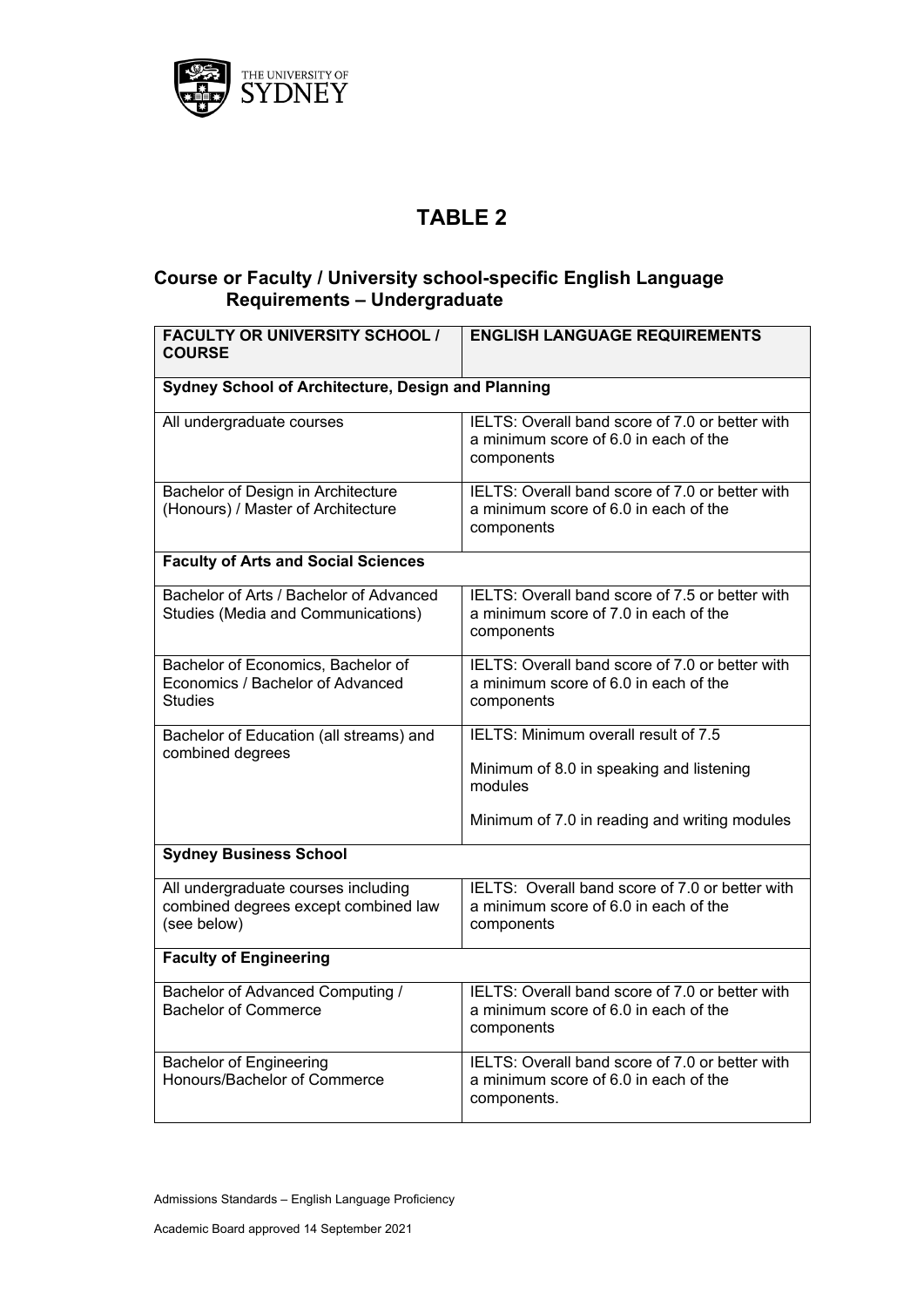

| <b>FACULTY OR UNIVERSITY SCHOOL /</b><br><b>COURSE</b>                          | <b>ENGLISH LANGUAGE REQUIREMENTS</b>                                                                   |
|---------------------------------------------------------------------------------|--------------------------------------------------------------------------------------------------------|
| Bachelor of Engineering Honours (Civil) /<br>Bachelor of Design in Architecture | IELTS: Overall band score of 7.0 or better with<br>a minimum score of 6.0 in each of the<br>components |
| <b>Sydney Law School</b>                                                        |                                                                                                        |
| All undergraduate courses (combined law)                                        | IELTS: Overall band score of 7.5 or better with<br>a minimum score of 7.0 in each of the<br>components |
| <b>Faculty of Medicine and Health</b>                                           |                                                                                                        |
| <b>Dentistry</b>                                                                |                                                                                                        |
| <b>Bachelor of Oral Health</b>                                                  | IELTS: Overall band score of 7.0 or better with<br>a minimum score of 7.0 in each of the<br>components |
| Bachelor of Science / Doctor of Dental<br>Medicine                              | IELTS: Overall band score of 7.0 or better with<br>a minimum score of 7.0 in each of the<br>components |
| <b>Health Sciences</b>                                                          |                                                                                                        |
| Bachelor of Applied Science (Exercise<br>Physiology)                            | IELTS: Overall band score of 7.0 or better with<br>a minimum score of 6.5 in each of the<br>components |
| <b>Bachelor of Applied Science</b><br>(Occupational Therapy)                    | IELTS: Overall band score of 7.0 or better with<br>a minimum score of 7.0 in each of the<br>components |
| <b>Bachelor of Applied Science</b><br>(Physiotherapy)                           | IELTS: Overall band score of 7.0 or better with<br>a minimum score of 7.0 in each of the<br>components |
| Bachelor of Applied Science (Speech<br>Pathology)                               | IELTS: Overall band score of 7.0 or better with<br>a minimum score of 7.0 in each of the<br>components |
| <b>Medicine</b>                                                                 |                                                                                                        |
| Bachelor of Arts / Doctor of Medicine                                           | IELTS: Overall band score of 7.0 or better with<br>a minimum score of 7.0 in each of the<br>components |
| Bachelor of Science / Doctor of Medicine                                        | IELTS: Overall band score of 7.0 or better with<br>a minimum score of 7.0 in each of the<br>components |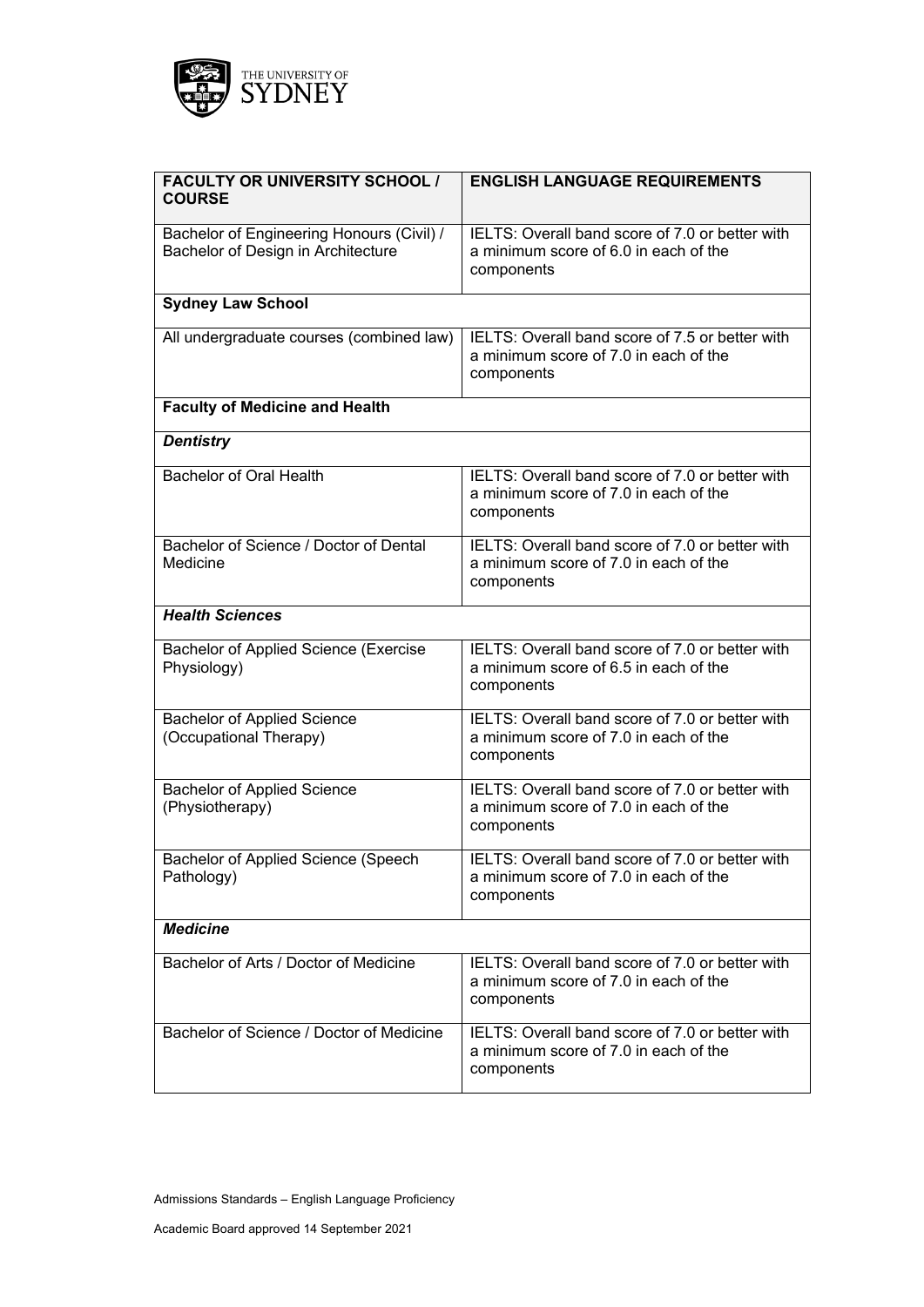

| <b>FACULTY OR UNIVERSITY SCHOOL /</b><br><b>COURSE</b>            | <b>ENGLISH LANGUAGE REQUIREMENTS</b>                                                                   |
|-------------------------------------------------------------------|--------------------------------------------------------------------------------------------------------|
| <b>Nursing</b>                                                    |                                                                                                        |
| Bachelor of Nursing (Advanced Studies)                            | IELTS: Overall band score of 7.0 or better with<br>a minimum score of 7.0 in each of the               |
| Bachelor of Arts / Master of Nursing                              | components                                                                                             |
| Bachelor of Science / Master of                                   | For applicants not presenting a valid IELTS or<br>equivalent approved English test, separate           |
| Nursing                                                           | English requirements set by external<br>registration bodies apply for admission to this                |
| Bachelor of Science (Health) / Master                             | course – see Table 1.                                                                                  |
| of Nursing                                                        |                                                                                                        |
| All Nursing courses except the above pre-<br>registration courses | IELTS: Overall band score of 7.0 or better with<br>a minimum score of 7.0 in each of the               |
|                                                                   | components                                                                                             |
| <b>Faculty of Science</b>                                         |                                                                                                        |
| Bachelor of Science / Master of Nutrition<br>and Dietetics        | IELTS: Overall band score of 7.0 or better with<br>a minimum score of 6.5 in each of the<br>components |
| Bachelor of Veterinary Biology / Doctor of                        | IELTS: Overall band score of 7.0 or better with                                                        |
| <b>Veterinary Medicine</b>                                        | a minimum score of 7.0 in each of the<br>components                                                    |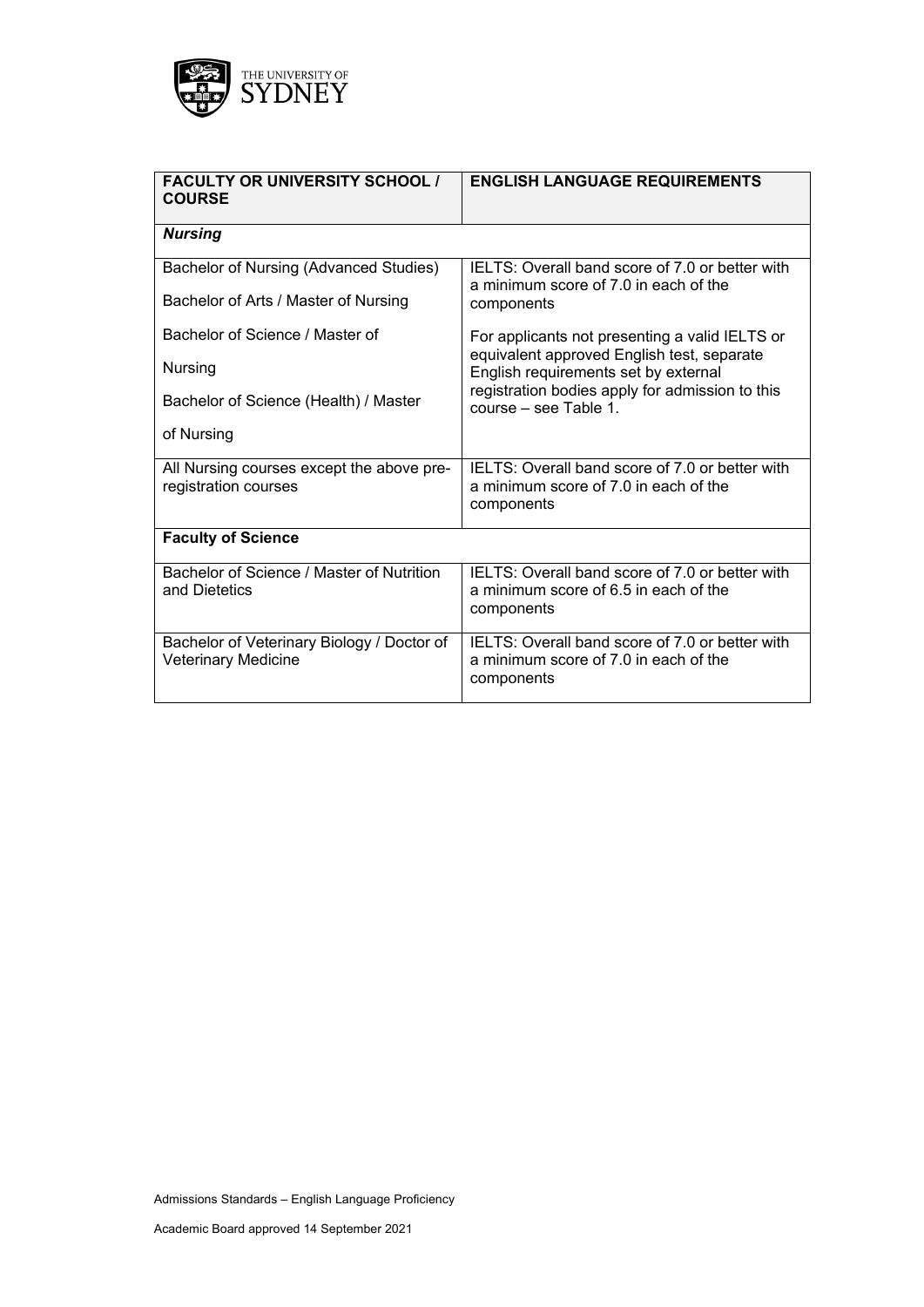

# **TABLE 3**

# **Course or Faculty / University school -specific English language requirements – postgraduate**

| Sydney School of Architecture, Design and Planning                                                                                                                                        |                                                                                                       |  |
|-------------------------------------------------------------------------------------------------------------------------------------------------------------------------------------------|-------------------------------------------------------------------------------------------------------|--|
| All postgraduate (coursework and<br>research) courses                                                                                                                                     | IELTS: overall 7.0 and a minimum of 6.0 in<br>other bands                                             |  |
| <b>Faculty of Arts and Social Sciences</b>                                                                                                                                                |                                                                                                       |  |
| Master of Art Curating, Graduate Diploma<br>in Art Curating, Graduate Certificate in Art<br>Curating                                                                                      | IELTS overall 7.0 and a minimum of 6.0 in other<br>bands                                              |  |
| Master of Creative Writing, Graduate<br>Diploma in Creative Writing, Graduate<br>Certificate in Creative Writing                                                                          | IELTS overall 7.0 with a minimum of 7.0 in the<br>Writing band and a minimum of 6.0 in other<br>bands |  |
| Master of Cross-cultural and Applied<br>Linguistics, Graduate Diploma in Cross-<br>cultural and Applied Linguistics, Graduate<br>Certificate in Cross-cultural and Applied<br>Linguistics | IELTS overall 7.0 and a minimum of 6.0 in other<br>bands                                              |  |
| Master of Cultural Studies, Graduate<br>Diploma in Cultural Studies, Graduate<br>Certificate in Cultural Studies                                                                          | IELTS overall 7.0 and a minimum of 6.0 in other<br>bands                                              |  |
| Master of Development Studies, Graduate<br>Diploma in Development Studies,<br>Graduate Certificate in Development<br><b>Studies</b>                                                       | IELTS overall 7.0 and a minimum of 6.0 in other<br>bands                                              |  |
| Master of Digital Communication and<br>Culture, Graduate Diploma in Digital<br>Communication and Culture, Graduate<br>Certificate in Digital Communication and<br>Culture                 | IELTS overall 7.0 and a minimum of 6.0 in other<br>bands                                              |  |
| Master of Economic Analysis, Graduate<br>Diploma in Economic Analysis                                                                                                                     | IELTS overall 7.0 and a minimum of 6.5 in other<br>bands                                              |  |
| Master of Economics, Graduate Diploma<br>in Economics, Graduate Certificate in<br>Economics                                                                                               | IELTS overall 7.0 and a minimum of 6.0 in other<br>bands                                              |  |
| Master of English Studies, Graduate<br>Diploma in English Studies, Graduate<br>Certificate in English Studies                                                                             | IELTS overall 7.0 and a minimum of 6.0 in other<br>bands                                              |  |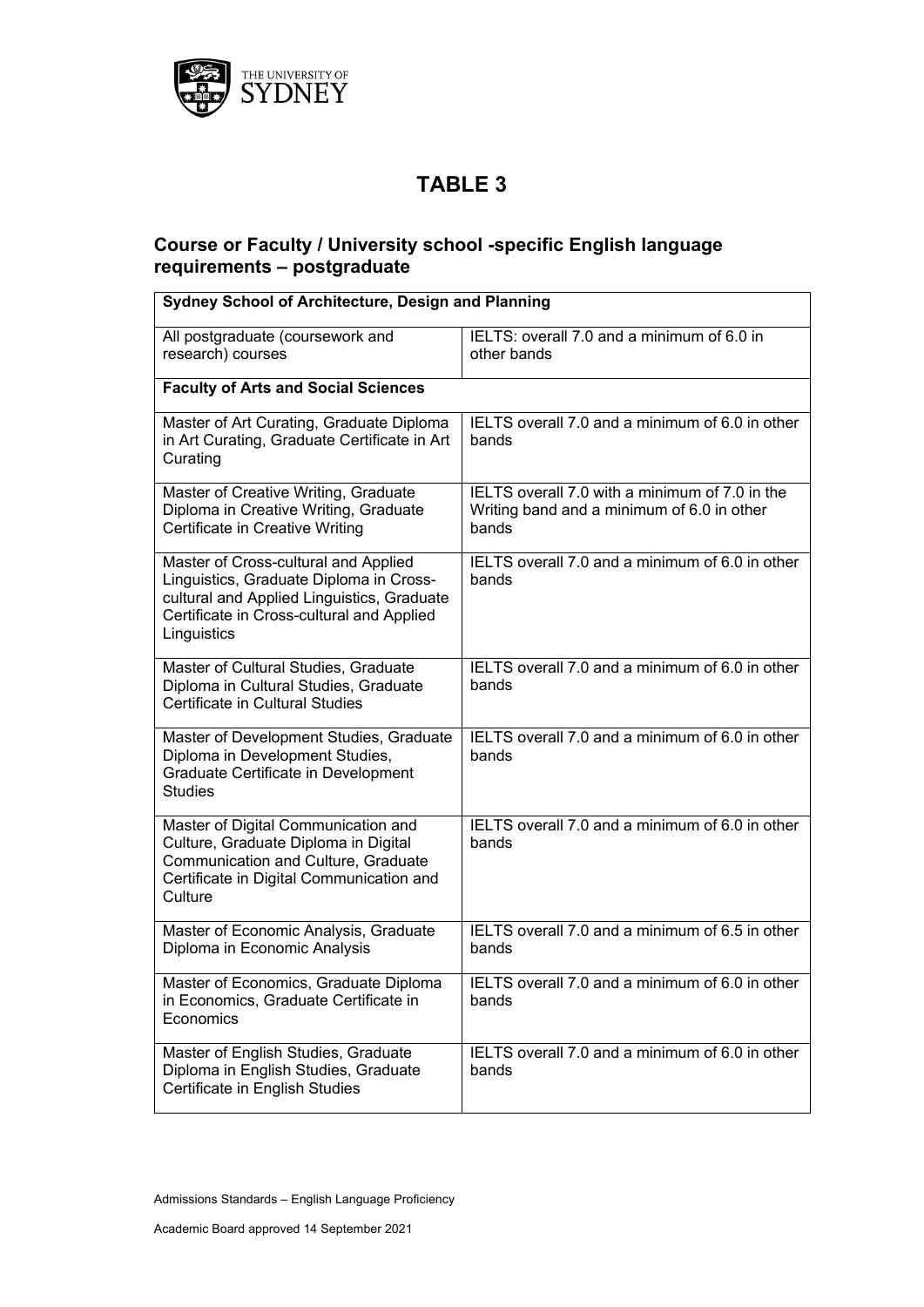

| Master of Health Communication,<br>Graduate Diploma in Health<br>Communication, Graduate Certificate in<br><b>Health Communication</b>               | IELTS overall 7.0 and a minimum of 6.0 in other<br>bands |
|------------------------------------------------------------------------------------------------------------------------------------------------------|----------------------------------------------------------|
| Master of Health Security, Graduate<br>Diploma in Health Security, Graduate<br>Certificate in Health Security                                        | IELTS overall 7.0 and a minimum of 6.0 in other<br>bands |
| Master of Human Rights, Graduate<br>Diploma in Human Rights, Graduate<br>Certificate in Human Rights                                                 | IELTS overall 7.0 and a minimum of 6.0 in other<br>bands |
| Master of International Relations,<br>Graduate Diploma in International<br>Relations, Graduate Certificate in<br><b>International Relations</b>      | IELTS overall 7.0 and a minimum of 6.0 in other<br>bands |
| Master of International Security,<br>Graduate Diploma in International<br>Security, Graduate Certificate in<br><b>International Security</b>         | IELTS overall 7.0 and a minimum of 6.0 in other<br>bands |
| Master of International Studies, Graduate<br>Diploma in International Studies,<br>Graduate Certificate in International<br><b>Studies</b>            | IELTS overall 7.0 and a minimum of 6.0 in other<br>bands |
| Master of Media Practice, Graduate<br>Diploma in Media Practice, Graduate<br>Certificate in Media Practice                                           | IELTS overall 7.0 and a minimum of 6.0 in other<br>bands |
| Master of Museum and Heritage Studies,<br>Graduate Diploma in Museum and<br>Heritage Studies, Graduate Certificate in<br>Museum and Heritage Studies | IELTS overall 7.0 and a minimum of 6.0 in other<br>bands |
| Master of Peace and Conflict Studies,<br>Graduate Diploma in Peace and Conflict<br>Studies, Graduate Certificate in Peace<br>and Conflict Studies    | IELTS overall 7.0 and a minimum of 6.0 in other<br>bands |
| Master of Political Economy, Graduate<br>Diploma in Political Economy, Graduate<br>Certificate in Political Economy                                  | IELTS overall 7.0 and a minimum of 6.0 in other<br>bands |
| Master of Public Policy, Graduate<br>Diploma in Public Policy, Graduate<br>Certificate in Public Policy                                              | IELTS overall 7.0 and a minimum of 6.0 in other<br>bands |
| Master of Publishing, Graduate Diploma<br>in Publishing, Graduate Certificate in<br>Publishing                                                       | IELTS overall 7.0 and a minimum of 6.0 in other<br>bands |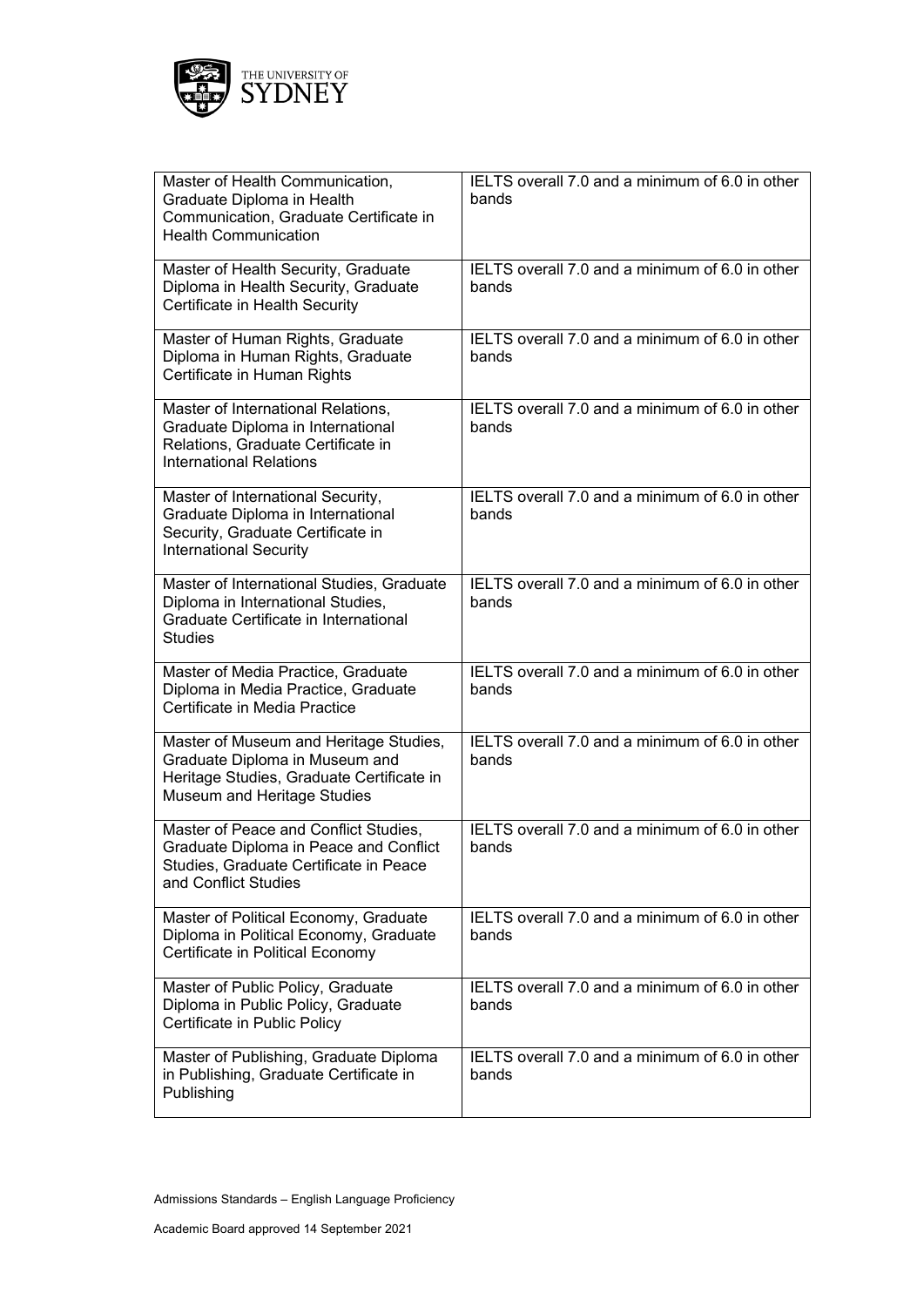

| Master of Strategic Public Relations,<br>Graduate Diploma in Strategic Public<br>Relations, Graduate Certificate in<br><b>Strategic Public Relations</b> | IELTS overall 7.0 and a minimum of 6.0 in other<br>bands                                                                                                     |  |
|----------------------------------------------------------------------------------------------------------------------------------------------------------|--------------------------------------------------------------------------------------------------------------------------------------------------------------|--|
| <b>Education and Social Work</b>                                                                                                                         |                                                                                                                                                              |  |
| Master of Social Work (Qualifying)                                                                                                                       | IELTS - Overall band score of 7.5 or better with<br>minimum of 7.0 in each band                                                                              |  |
| Master of Teaching                                                                                                                                       | IELTS – Overall band score of 7.5 or better with<br>minimum of 8.0 in speaking and listening<br>modules and minimum of 7.0 in reading and<br>writing modules |  |
| <b>Sydney Business School</b>                                                                                                                            |                                                                                                                                                              |  |
| All postgraduate coursework courses                                                                                                                      | IELTS - Overall band score of 7.0 or better,<br>with no component being below 6.0                                                                            |  |
| All research degrees                                                                                                                                     | IELTS - Overall band score of 7.0 or better,<br>with a section minimum of 6.5.                                                                               |  |
| <b>Faculty of Engineering</b>                                                                                                                            |                                                                                                                                                              |  |
| Master of Complex Systems, Graduate<br>Diploma in Complex Systems                                                                                        | IELTS - A minimum result of 7.0 overall and a<br>minimum result of 6.0 in each band                                                                          |  |
| Master of Project and Program<br>Management, Graduate Certificate in<br>Program and Project Management                                                   | IELTS - A minimum result of 7.0 overall and a<br>minimum result of 6.0 in each band                                                                          |  |
| Master of Transport, Graduate Certificate<br>in Transport, Graduate Diploma in<br>Transport                                                              | IELTS - A minimum result of 7.0 overall and a<br>minimum result of 6.0 in each band                                                                          |  |
| <b>Sydney Law School</b>                                                                                                                                 |                                                                                                                                                              |  |
| <b>Juris Doctor</b>                                                                                                                                      | IELTS - Overall band score of 7.5 or better with<br>a minimum of 7.0 in each band                                                                            |  |
| All other postgraduate (coursework and<br>research) courses                                                                                              | IELTS - Overall band score of 7.0 or better,<br>with at least 6.0 in each of the components                                                                  |  |
| <b>Faculty of Medicine and Health</b>                                                                                                                    |                                                                                                                                                              |  |
| Doctor of Philosophy (Medicine and<br>Health)                                                                                                            | IELTS 7.0 with no band below 7.0                                                                                                                             |  |
| Master of Philosophy (Medicine and<br>Health)                                                                                                            | IELTS 7.0 with no band below 7.0                                                                                                                             |  |
| Sydney Professional Certificates in:                                                                                                                     | IELTS overall band score of 7.0, with at least<br>6.5 in each of the components                                                                              |  |
| <b>Commercialisation of Pharmaceuticals</b><br>and Medical Devices<br><b>Complementary Medicines Regulation</b>                                          |                                                                                                                                                              |  |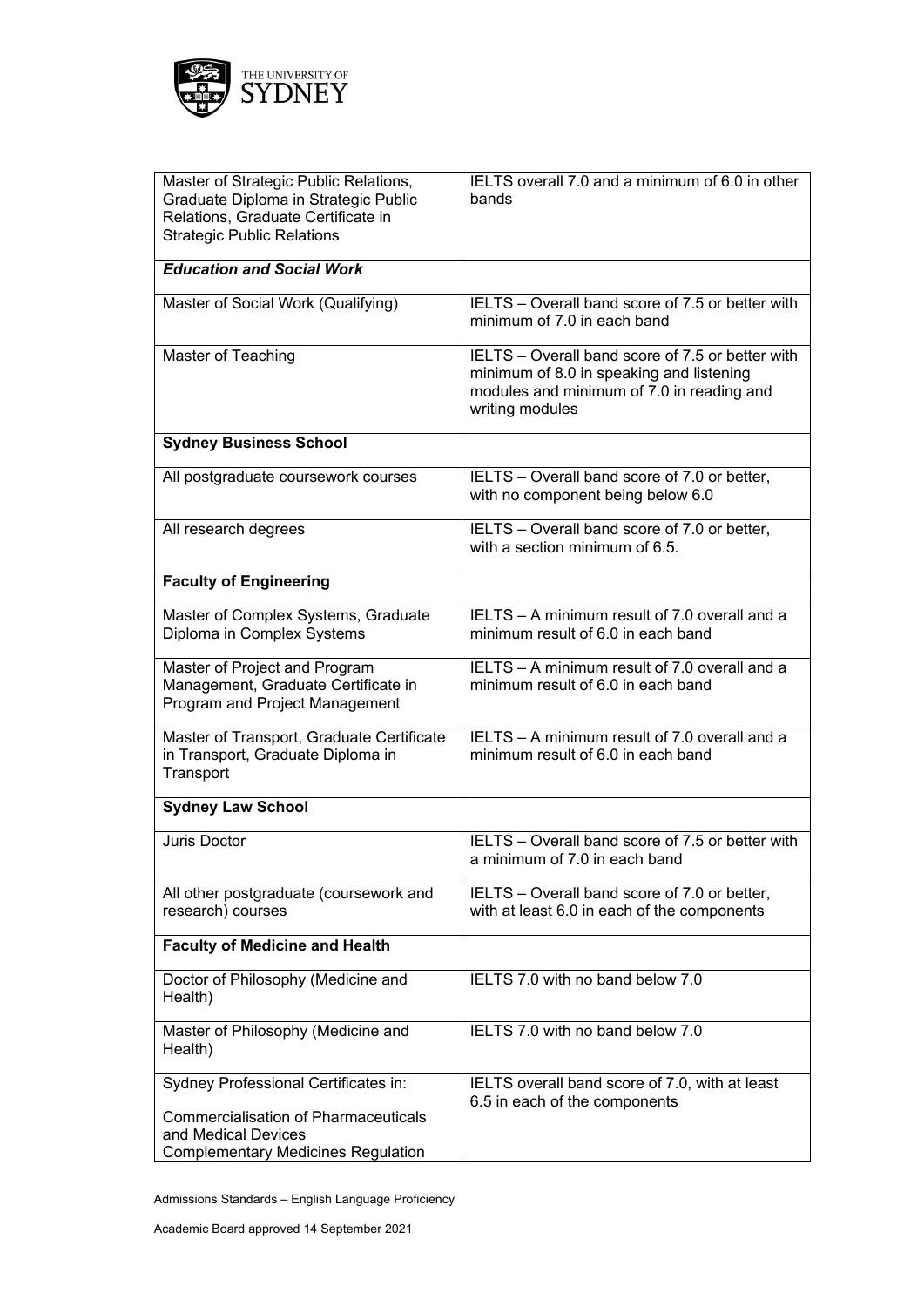

| Diabetes Management<br>Diagnostic Electroencephalography<br>(EEG)<br>Intensive Care Medicine<br>Metabolic Health<br>Metabolic Management<br>Neurological Electrodiagnosis<br><b>Oncoplastic Breast Surgery</b><br><b>Retrieval Medicine</b>                                                                                                                                                                                                |                                                                                    |
|--------------------------------------------------------------------------------------------------------------------------------------------------------------------------------------------------------------------------------------------------------------------------------------------------------------------------------------------------------------------------------------------------------------------------------------------|------------------------------------------------------------------------------------|
| <b>Clinical and Professional Development</b><br>Unit                                                                                                                                                                                                                                                                                                                                                                                       |                                                                                    |
| Master of Advanced Surgery (Breast<br>Surgery), Graduate Diploma in Advanced<br>Surgery (Breast Surgery), Graduate<br>Certificate in Advanced Surgery (Breast<br>Surgery)                                                                                                                                                                                                                                                                  | IELTS - overall band score of 7.0, with at least<br>6.5 in each of the components. |
| Master of Biomedical Science in<br>(including embedded degrees):                                                                                                                                                                                                                                                                                                                                                                           | IELTS - overall band score of 7.0, with at least<br>6.5 in each of the components. |
| Infection and immunity<br><b>Genomics and Precision Medicine</b>                                                                                                                                                                                                                                                                                                                                                                           |                                                                                    |
| Master of Clinical Trials Research,<br>Graduate Diploma in Clinical Trials<br>Research, Graduate Certificate in Clinical<br><b>Trials Research</b>                                                                                                                                                                                                                                                                                         | IELTS – overall band score of 7.0 or better with<br>a minimum of 7.0 in each band  |
| Master of Medicine (stream), Master of<br>Medicine (Advanced) (stream), Master of<br>Science in Medicine (stream), Master of<br>Science in Medicine (Advanced) (stream),<br>Master of Medicine (stream) /Master of<br>Philosophy, Graduate Diploma in<br>Medicine (stream), Graduate Diploma in<br>Science in Medicine (stream), Graduate<br>Certificate in Medicine (stream), Graduate<br>Certificate in Science in Medicine<br>(stream). | IELTS - overall band score of 7.0 or better with<br>a minimum of 6.5 in each band  |
| This applies to the following streams:                                                                                                                                                                                                                                                                                                                                                                                                     |                                                                                    |
| <b>Critical Care Medicine</b><br><b>Clinical Neurophysiology</b><br><b>Child and Adolescent Health</b><br>General Practice and Primary Health Care<br>Infection and Immunity (from June 2020)<br>Internal Medicine<br>Metabolic Health<br>Paediatric Medicine<br>Psychiatry<br><b>Pharmaceutical and Medical Device</b>                                                                                                                    |                                                                                    |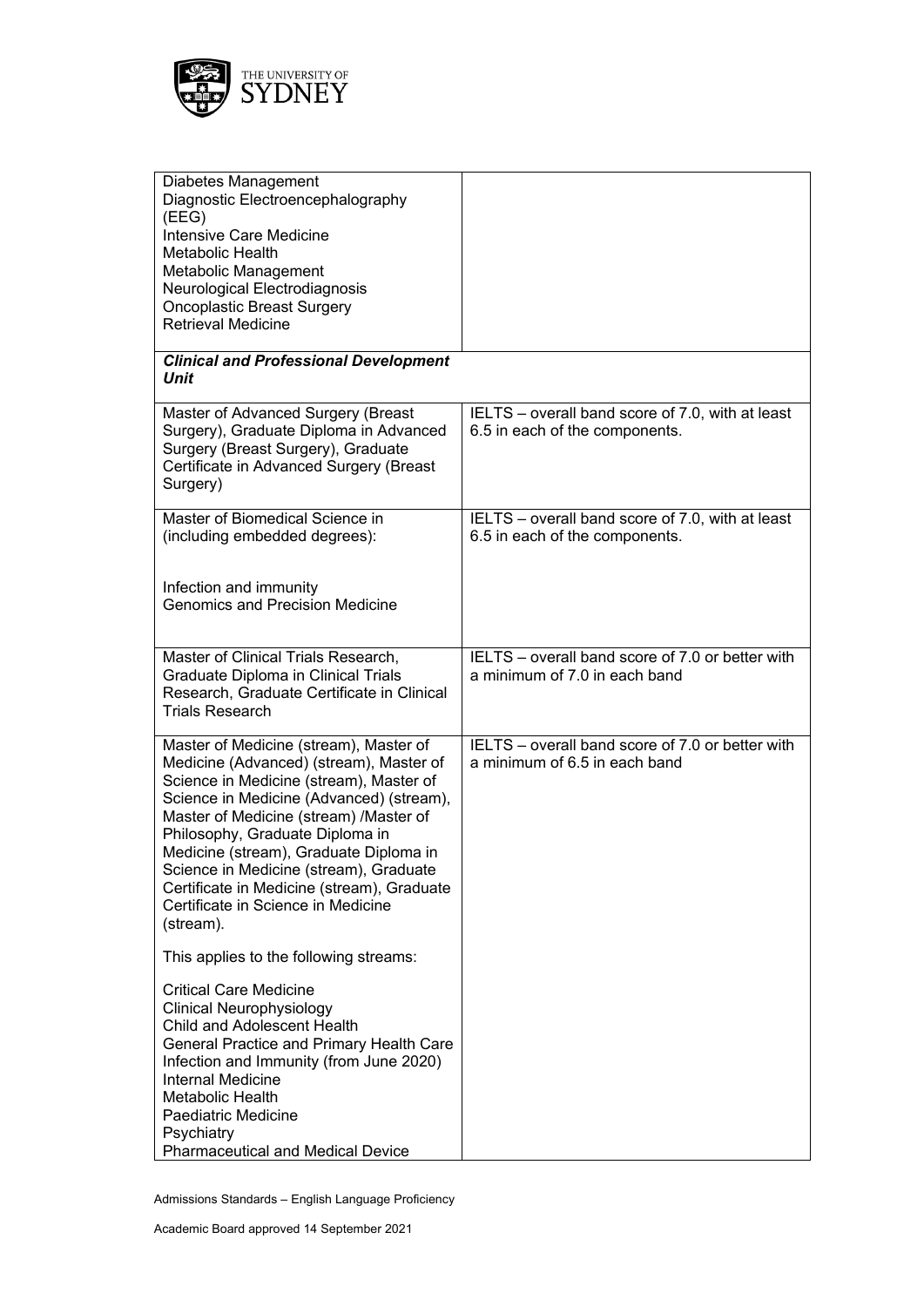

| Development<br>Sexual and Reproductive Health<br>Sleep Medicine |                                                                                                                                                                                                                                                                                                                                    |
|-----------------------------------------------------------------|------------------------------------------------------------------------------------------------------------------------------------------------------------------------------------------------------------------------------------------------------------------------------------------------------------------------------------|
| Trauma-informed Psychiatry                                      |                                                                                                                                                                                                                                                                                                                                    |
| <b>Dentistry</b>                                                |                                                                                                                                                                                                                                                                                                                                    |
| All Dentistry coursework courses                                | IELTS overall band score of 7.0 with at least 7.0<br>in each of the components (valid English test<br>required by the application closing date).                                                                                                                                                                                   |
|                                                                 | For Doctor of Clinical Dentistry courses (all<br>streams) and its embedded Graduate Diplomas<br>and Graduate Certificates, where applicants are<br>not presenting a valid IELTS or equivalent<br>approved English test, separate English<br>requirements set by external registration bodies<br>apply for admission - see Table 1. |
| <b>Health Sciences</b>                                          |                                                                                                                                                                                                                                                                                                                                    |
| Master of Diagnostic Radiography                                | IELTS - Overall band score of 7.0 or better,<br>with at least 6.0 in Listening and Reading, and<br>6.5 for Speaking and for Writing in each band.                                                                                                                                                                                  |
| Master of Exercise Physiology                                   | IELTS - Overall band score of 7.0 or better,<br>with at least 7.0 in each of the components                                                                                                                                                                                                                                        |
| Master of Occupational Therapy                                  | IELTS - Overall band score of 7.0 or better,<br>with at least 7.0 in each of the components                                                                                                                                                                                                                                        |
| Master of Physiotherapy                                         | IELTS - Overall band score of 7.0 or better,<br>with at least 7.0 in each of the components                                                                                                                                                                                                                                        |
| Master of Speech Language Pathology                             | IELTS - Overall band score of 7.0 or better,<br>with at least 7.0 in each of the components                                                                                                                                                                                                                                        |
| <b>Medicine</b>                                                 |                                                                                                                                                                                                                                                                                                                                    |
| Doctor of Medicine                                              | IELTS - overall band score of 7.0 or better, with<br>a minimum of 7.0 in each band.                                                                                                                                                                                                                                                |
| <b>Nursing</b>                                                  |                                                                                                                                                                                                                                                                                                                                    |
| Master of Nursing (Pre-registration)                            | IELTS - Overall band score of 7.0 or better,<br>with at least 7.0 in each of the components.                                                                                                                                                                                                                                       |
|                                                                 | For applicants not presenting a valid IELTS or<br>equivalent approved English test, separate<br>English requirements set by external<br>registration bodies apply for admission to this<br>course – see Table 1.                                                                                                                   |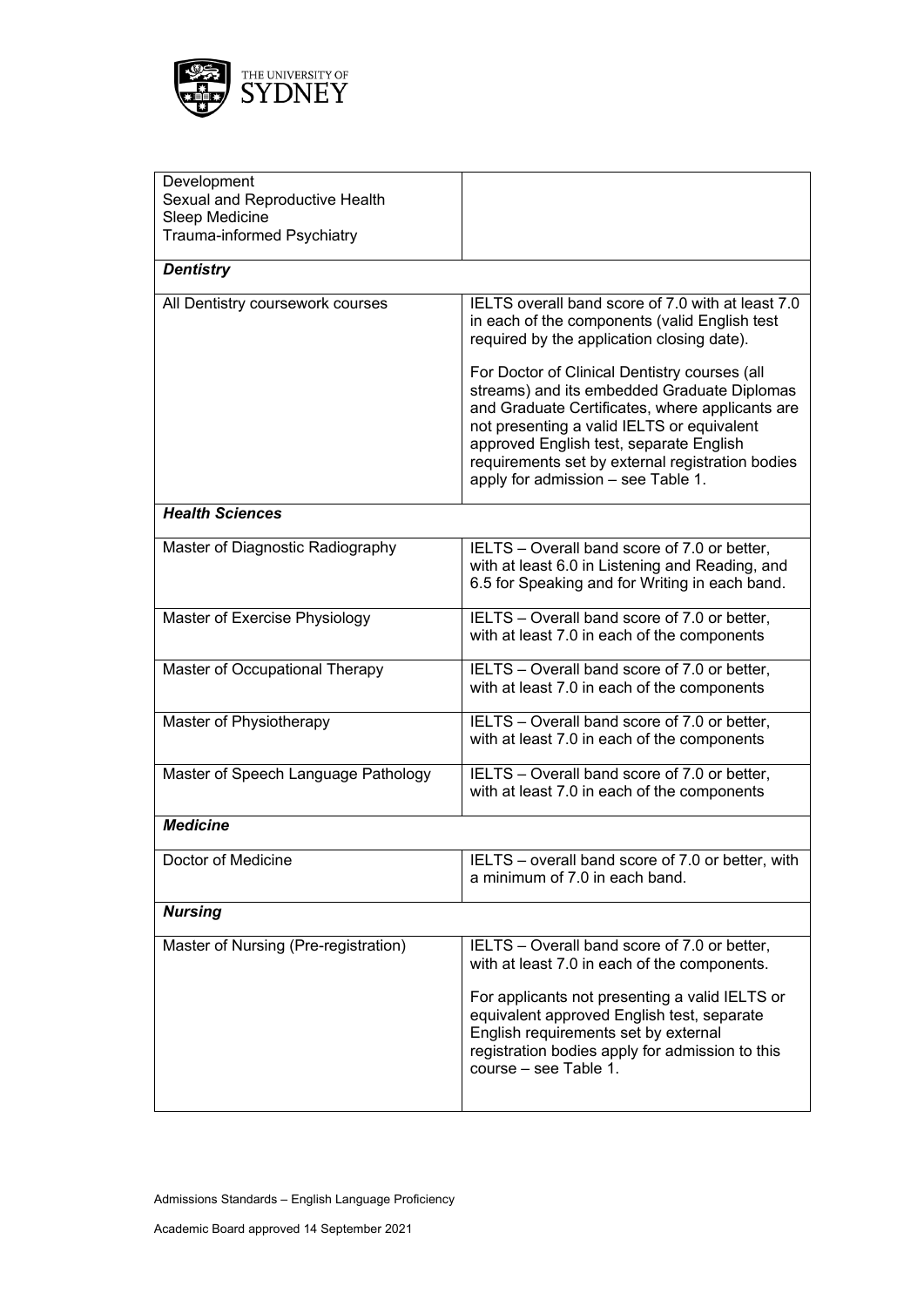

| Master of Nutrition and Dietetics                                                                                                              | IELTS - Overall band score of 7.5 or better,<br>with at least 6.5 in each of the components                                                                                                                      |
|------------------------------------------------------------------------------------------------------------------------------------------------|------------------------------------------------------------------------------------------------------------------------------------------------------------------------------------------------------------------|
| All postgraduate coursework courses<br>other than the Master of Nursing (Pre-<br>registration) and Master of Nutrition and<br><b>Dietetics</b> | IELTS - Overall band score of 7.0 or better,<br>with at least 7.0 in each of the components                                                                                                                      |
| <b>Pharmacy</b>                                                                                                                                |                                                                                                                                                                                                                  |
| All postgraduate award courses, with the<br>exception of the Graduate Certificate in<br>Evidence-Based Complementary<br><b>Medicines</b>       | IELTS – Overall band score of 7.0 or better,<br>with no component being below 6.5                                                                                                                                |
| <b>Public Health</b>                                                                                                                           |                                                                                                                                                                                                                  |
| Master of Bioethics, Graduate Diploma in<br>Bioethics, Graduate Certificate in<br><b>Bioethics</b>                                             | IELTS overall band score of 7.0, with at least<br>6.5 in each of the components                                                                                                                                  |
| <b>Sydney Conservatorium of Music</b>                                                                                                          |                                                                                                                                                                                                                  |
| All postgraduate (coursework and<br>research) award course except for those<br>below                                                           | IELTS - Overall band score of 7.0 with no band<br>less than 6.5                                                                                                                                                  |
| Master of Music Studies (Opera<br>Performance), Graduate Diploma in Music<br>(Opera Performance)                                               | IELTS – Overall band score of 7.0 with no band<br>less than 6.0                                                                                                                                                  |
| Graduate Diploma of Music<br>(Performance), Master of Music Studies<br>(Performance)                                                           | IELTS - Overall band of 6.0                                                                                                                                                                                      |
| <b>Faculty of Science</b>                                                                                                                      |                                                                                                                                                                                                                  |
| Doctor of Veterinary Medicine                                                                                                                  | IELTS - Overall band score of 7.0 or better with<br>a minimum score of 7.0 in each of the<br>components                                                                                                          |
| Master of Clinical Psychology, Master of<br>Clinical Psychology/Doctor of Philosophy                                                           | IELTS - Overall band score of 7.0 with no band<br>less than 7.0                                                                                                                                                  |
|                                                                                                                                                | For applicants not presenting a valid IELTS or<br>equivalent approved English test, separate<br>English requirements set by external<br>registration bodies apply for admission to this<br>course - see Table 1. |
| Master of Environmental Science and Law                                                                                                        | IELTS - Overall band score of 7.0 with no band<br>less than 6.0                                                                                                                                                  |
| Master of Science in Coaching<br>Psychology; Graduate Diploma in                                                                               | IELTS - Overall band score of 7.5 as a<br>minimum on each band with no band below a<br>score of 6.0                                                                                                              |